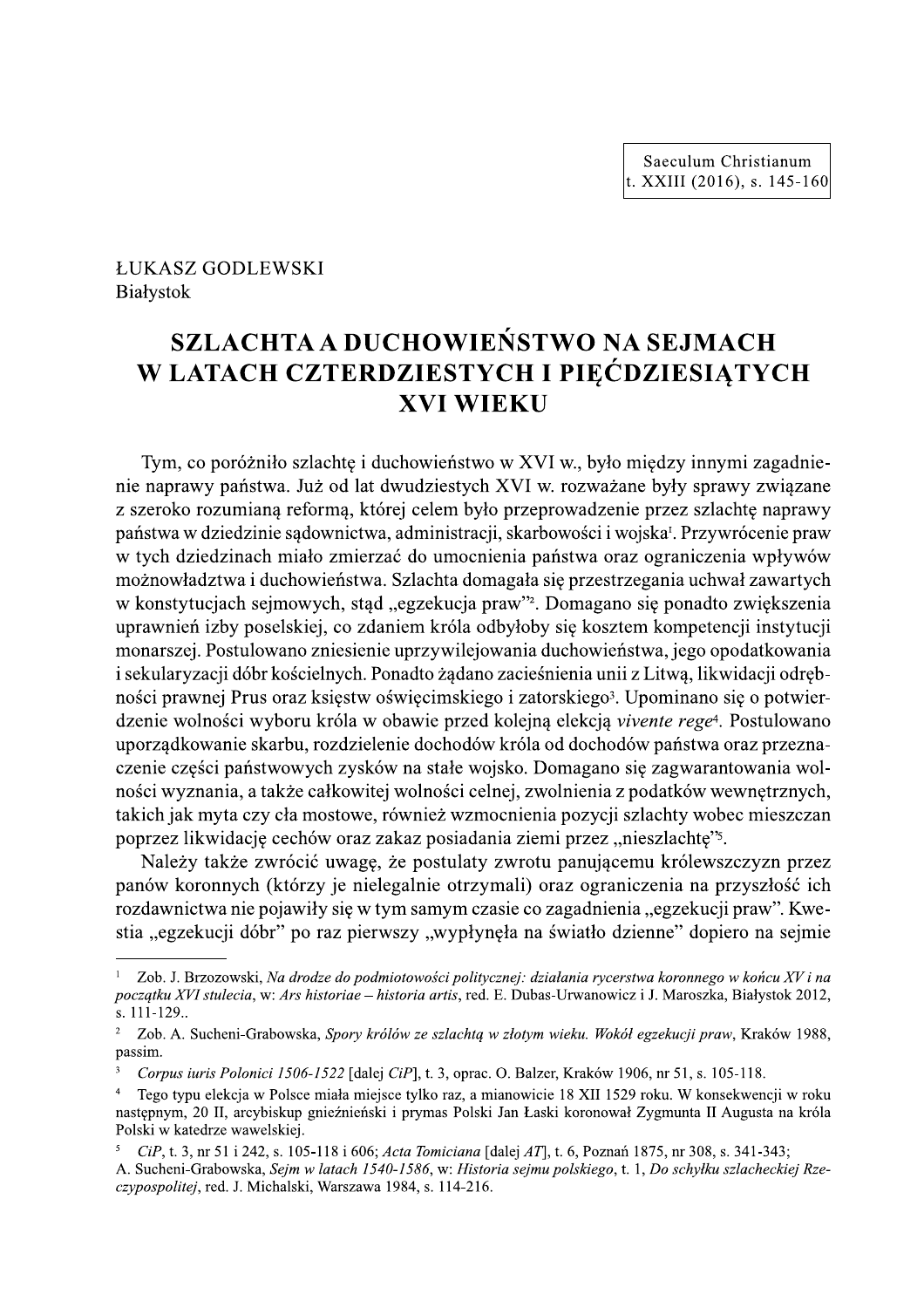piotrkowskim 1547-1548<sup>6</sup>. Przed tymże sejmem nie odnajdujemy nawet jednego postulatu, który poruszałby problem rewindykacji rozdawanych dóbr monarszych7.

Program ruchu egzekucyjnego, mimo że nie był jeszcze w pełni ukształtowany, od samego początku naruszał przywileje stanu duchownego i to nie tylko w dziedzinie prawnej, ale i ekonomicznej. Ponadto od edyktu wieluńskiego z 9 kwietnia 1424 r. herezję zrównano z obrazą majestatu, której osąd oddano w ręce biskupów<sup>8</sup>. Co ważniejsze, był to pierwszy świecki dokument wydany w Koronie, który nakazywał urzędnikom wykonywanie duchownych wyroków o herezję<sup>9</sup>. Wcielanie w życie tych wyroków przez władzę świecką było nie tylko bolaczka zwolenników reformacji, lecz także wielu katolików, którzy widzieli w tym przejaw nadmiernego dążenia Kościoła do dominacji nad szlachtą<sup>10</sup>. Nie powinno nas jednak dziwić zachowanie szlachty, skoro Władysław Jagiełło wydał dwa przywileje, a mianowicie w Czerwińsku 23 lipca 1422 r. i w Jedlni 1430 r., gdzie zagwarantował "rycerstwu" nietykalność majątkową i zobowiązał się, że nie uwięzi żadnego z nich (Neminem captivabimus nisi *iure victum*) bez wyroku kompetentnego sądu<sup>11</sup>. W oczach rycerstwa uprawnień do wydania takiego wyroku nie posiadały sądy kościelne, a jedynie ich własne, czyli szlacheckie. Kler był jednak odmiennego zdania. Niejasność i powierzchowność wyżej wspominanych aktów, pozwalała każdej ze stron interpretować je na swoją korzyść. Dochodziło w wyniku tego do sporu między stanem duchownym a "narodem politycznym". Siłą rzeczy za postępami ruchu reformacyjnego szło właśnie jednocześnie coraz większe niezadowolenie z jurysdykcji sądów duchownych nad szlachtą. Szlachtę irytowała możliwość skazania oskarżonego o herezje na utrate mienia, czci, a nawet życia. Zwłaszcza, że takie wyroki zapadały coraz częściej, tyle że duchowni nie mogli ich wyegzekwować<sup>12</sup>. Starostowie jako egzekutorzy wyroków, ale i przedstawiciele szlachty przyjmowali interpretację, że sądy duchownych nie są kompetentne w osądzaniu "stanu rycerskiego". Z upływem jednak czasu mogło się to zmienić, obawy zatem szlachty protestanckiej były uzasadnione. Niewątpliwie dlatego też wraz z rozwojem reformacji w Koronie nasilał się ruch egzekucyjny. "Narodowi politycznemu" zależało więc na pozbawieniu kleru prerogatyw, dzięki którym mógł ingerować w życie społeczno-polityczne szlachty.

Za początek "ruchu egzekucyjnego" część badaczy uważała zjazd lwowski z 1537 r., gdzie szlachta przedłożyła królowi 36 postulatów dotyczących kodyfikacji prawa, poniechania skupowania dóbr przez Bonę, zwolnienia z ciężarów na rzecz Kościoła, rozszerzenia zakazu

 $\sqrt{6}$ Biblioteka PAN w Kórniku [dalej: BK], 221, s. 277-291: Postulata legatorum equestris ordinis in Comiciis regni Poloniae Petrcouiae actis [1548 r.].

Biblioteka Ossolineum [dalej: B.Oss.], 178/2, k. 89-91: Postulata noblilitatis terrae Posnaniensis data nuncius ad Conventum [1537 r.]; Articuli generales nuntiorum ex omnibus terris et palatinatibus regni Poloniae [1534 r.], w: AT, t. 16/1, Poznań 1960, s. 100-106; T. Szulc, Z badań nad egzekucją praw. Podstawy ustawodawcze egzekucji dóbr, ich interpretacja i nowelizacja na sejmach za panowania Zygmunta II Augusta, w: Studia z dziejów państwa *i prawa polskiego*, t. 6, Łódź 2000, s. 35-37.

Edykt wieluński Władysława Jagiełły przeciwko husytom z 9 kwietnia 1424 roku, w: Historia państwa i prawa Polski, wyb. F. Połomski, P. Jurek, Wrocław 1997, s. 67; J. Szujski, Jagiellonowie, w: Dzieje Polski, t. 2, Lwów 1862, s. 240.

J. Bukowski, Dzieje reformacji w Polsce od wejścia jej do Polski, aż do jej upadku, t. 1, Początki i terytoryalne rozprzestrzenienie się reformacyi, Kraków 1883, s. 31.

<sup>&</sup>lt;sup>10</sup> A. Sucheni-Grabowska, op. cit., s. 23-46.

<sup>&</sup>lt;sup>11</sup> J. Bardach, op. cit., s. 22-23; J. Bukowski, op. cit., s. 64-65.

<sup>&</sup>lt;sup>12</sup> B. Kumor, *Czasy nowożytne – rozłam w chrześcijaństwie zachodnim*, Lublin 2002, s. 141.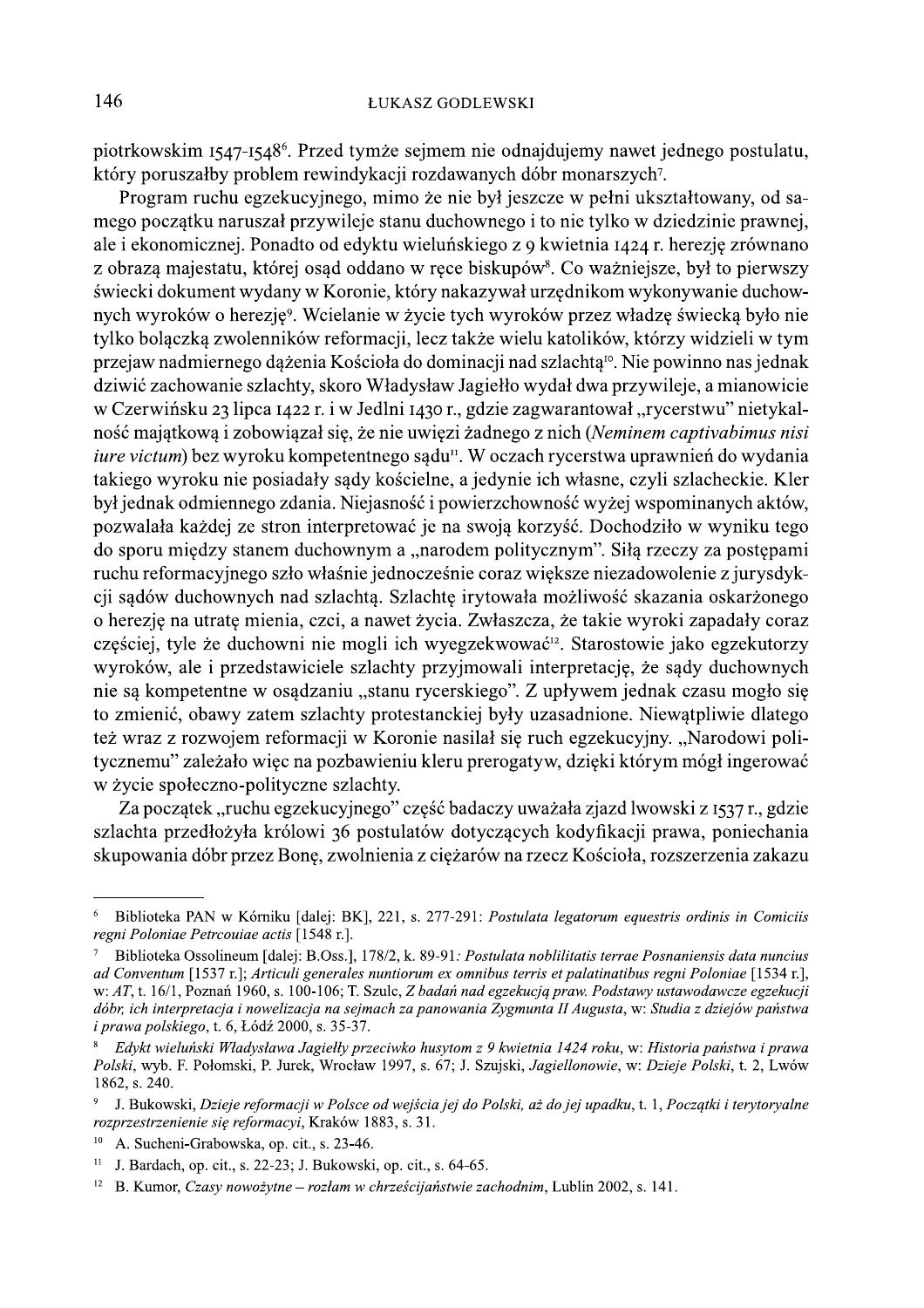łączenia urzędów<sup>13</sup>, ustanowienia stałych doradców królewskich<sup>14</sup>. Jednak w świetle najnowszych badań za jej początek uznać należy sejm obozowy pod Bydgoszczą, który obradował od 3 listopada do 7 grudnia 1520 r. Szlachta narzuciła Zygmuntowi I obowiązek zwoływania co cztery lata przez okres dwunastu lat tzw. "sejmów sprawiedliwości", na których monarcha wspólnie ze szlachtą miał przeprowadzić gruntowne reformy państwowe<sup>15</sup>.

Na sejmie 1519 r. również postulowano podjęcie praw. Jak czytamy w kronice Marcina Bielskiego na tymże sejmie w lutym korekturę praw zlecono, komisarze, z ksiąg, winę na te włożono, którzy by świeckiego do prawa duchownego wyzwali, zwłaszcza o sprawę świecką<sup>16</sup>. Wystapienia takie były jednak sporadyczne, dlatego trudno jest mówić o "ruchu" przed 1520 r.<sup>17</sup> We wspomnianym już 1537 r. szlachta również odniosła sukces, gdyż doprowadziła w następnym roku do sejmów w Piotrkowie i Krakowie, na których król zobowiązał się egzekwować prawa<sup>18</sup>. Zwycięstwo było jednak tak naprawdę połowiczne, gdyż były to tylko zobowiązania niepotwierdzone żadnym aktem prawnym<sup>19</sup>. Zjazd bydgoski i lwowski nie przyniósł wobec tego poważniejszego skutku, był jednak niewatpliwie ostrzeżeniem dla monarchy i senatorów na czele z duchownymi.

Obawy kleru katolickiego wzmagał fakt, iż po wystąpieniu Marcina Lutra 31 października 1517 r., jego poglądy religijne rozprzestrzeniły się na całą Europę, w tym również Koronę i WKL<sup>20</sup>. Zygmunt I podjął wprawdzie profilaktyczne działania w celu zniszczenia reformacji w Koronie w jej zarodku. Możemy zaliczyć do nich chociażby edykt toruński z 1520 r. o zakazie sprowadzania ksiąg luterańskich pod sankcją konfiskaty dóbr i wygnania z kraju oraz jego rozszerzenie z 1523 r., gdzie przewidziano jako karę za to "przestępstwo" spalenie

<sup>&</sup>lt;sup>13</sup> Zasada "incompatibilitas" odnosiła się i odnosi zarówno do funkcji pełnionych w administracji rządowej, jak i samorządowej. W Koronie dotyczyła zakazu łączenia urzędu ziemskiego z urzędem starosty lub innym ziemskim od 1422 r. (Czerwińsk), łączenia urzędu wojewody z urzędem starosty od 1454 r. (Nieszawa) i ostatecznie od 1501 r. w wyniku sejmu piotrkowskiego łączenia w jednym ręku dwóch lub więcej urzędów. Szlachcie zależało na tym, by w jednym ręku nie łączono władzy ustawodawczej z wykonawczą.

<sup>&</sup>lt;sup>14</sup> B.Oss. 178/2, k. 89-91: Postulata noblilitatis terrae; T. Szulc, Z badań nad egzekucją..., w: Studia z dziejów..., s. 14-36.

<sup>15</sup> J. Brzozowski, op. cit., s. 116, 126-128; CiP, t. 3, nr 242, art. 4, s. 606; AT, t. 6, nr 308, s. 341-343; Volumina Constitutionum, t. 1, vol. 1, oprac. I. Dwornicka, S. Grodziski, Wacław Uruszczak, Warszawa 1996, s. 346. Prapoczątki reform sięgają znacznie głębiej, mianowicie już drugiej połowy XV w., a dokładnie 1456 r., kiedy to kilku szlachciców na zjeździe w Korczynie domagało się rewizji dóbr i zmiany prawa na lepsze. Podobne głosy pojawiały się i na kolejnych zjazdach szlacheckich, jak np. na sejmiku generalnym małopolskim w Nowym Korczynie, gdzie 15 I 1493 r. młody Jan Olbracht otrzymał petycję, w której możemy odnaleźć szereg postulatów z późniejszego programu egzekucyjnego, jak chociażby uwolnienia szlachty od sądów duchownych i miejskich, zob. A. Sucheni-Grabowska, op. cit., s. 3; Codex Epistolaris XV [dalej CE], t. 3, nr 392, red. A. Lewicki, Warszawa 1894; F. Papée, Jan Olbracht, Kraków 1999, s. 44.

<sup>[</sup>Marcin Bielski] kronika Marcina Bielskiego, niegdyś w Krakowie drukowana, teraz znowu doprowadzeniem aż do Augusta 3 przedrukowana, w: Zbiór dziejopisów polskich we 4 tomach zawarty, t. 1, Warszawa 1764, s. 488.

<sup>17</sup> Zob. M. Szczaniecki. Powszechna Historia Państwa i Prawa. Warszawa 2007, zwł. 78.

<sup>18</sup> Biblioteka Czartoryskich [dalei: BCzart.], 276, s. 204-211; Conclusio vetus Rex Sigismundus, Poloniae rex Natoque Patris unico Regnum [1538 r.]; BK, 218, k. 150-155.

Z ważniejszych postulatów obozu egzekucyjnego uchwalono jedynie weryfikacje niektórych indywidualnych przywilejów celnych i targowych. Sejm walny Królestwa Polskiego w Krakowie, w: Pamiętnik Warszawski, red. J. Zawadzki, t. 11, r. 1818, lipiec, s. 325-346; Sejm walny piotrkowski 1538 r., w: VC, t. 1, vol. 2, oprac. I. Dwornicka, S. Grodziski; W. Uruszczak, Warszawa 2000, s. 160-192; Sejm walny krakowski 1538-1539, w: VC, t. 1, vol. 2, s. 193-213.

<sup>20</sup> W. Kriegseisen, Stosunki wyznaniowe w relacjach państwo kościół miedzy reformacja a oświeceniem, Warszawa 2010, s. 581-626.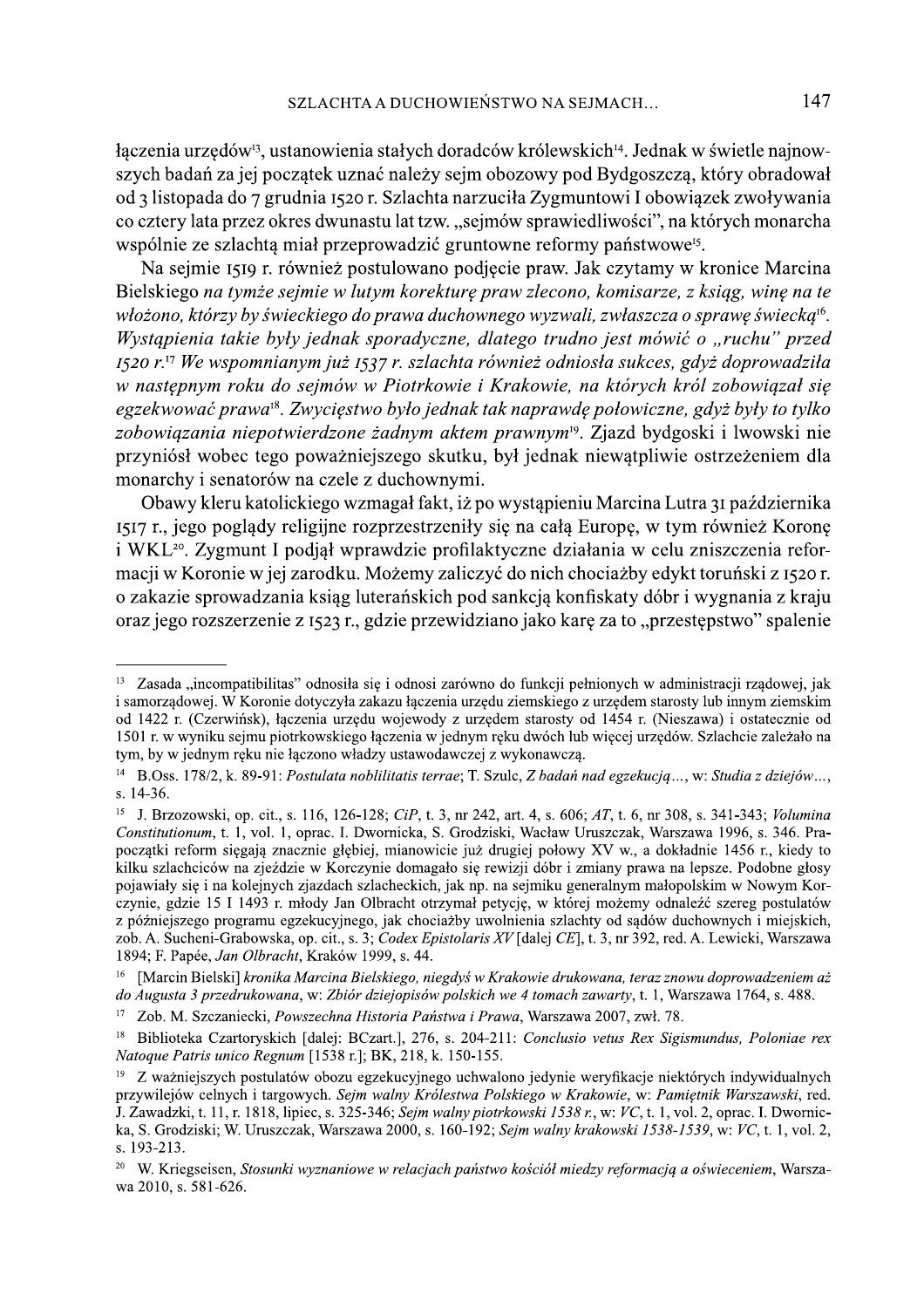na stosie<sup>21</sup>. Niewątpliwie do zajęcia przez Zygmunta Starego takiego stanowiska wobec innowierców namawiał go episkopat, który jeszcze w tym samym roku na synodzie w Łęczycy pod przewodnictwem jednego z najwybitniejszych arcybiskupów Polski pierwszej połowy XVI w., a mianowicie Jana Łaskiego<sup>22</sup>, potwierdził owe edykty i ogłosił bullę Leona X potepiającego Lutra i jego zwolenników<sup>23</sup>. Nie bez znaczenia pozostaje także fakt, że kolejno wysyłani do Korony legaci papiescy wywierali presję na przedostatnim Jagiellonie. Mam tu namyśli Zachariasza Ferreri w okresie pontyfikatu Leona X<sup>24</sup>, a następnie Tomasza Nigro za Hadriana VI<sup>25</sup>. Kler polski zabiegał o wsparcie Stolicy Apostolskiej w ostatecznym rozprawieniu się z dysydentami. Jednak na skutek walki papiestwa z cesarstwem kwestia ta dla nowego papieża Klemensa VII była drugoplanowa i dlatego postanowił on dać wolną rekę Janowi Łaskiemu. Arcybiskup gnieźnieński nie pozostał obojętny na to przyzwolenie i zwoławszy synod do Łęczycy w 1527 r., przeforsował ustawę, w myśl której w każdej diecezji musi być minimum jeden inkwizytor<sup>26</sup>. Jednak ten zabieg nie przyniósł większych zmian, o czym najlepiej świadczy fakt, iż jedyną osobą osądzoną i spaloną na stosie z oskarżenia o herezje była Katarzyna Zalaszewska, żona rajcy krakowskiego – Melchiora, w 1539 r.<sup>27</sup> Zapewne na taki stan rzeczy miał niemały wpływ fakt, iż po śmierci Jana Łaskiego jego kolejni następcy: Maciej Drzewicki, Andrzej Krzycki, Jan Latalski i Piotr Gamrat<sup>28</sup> nie byli wystarczająco konsekwentni w swojej polityce walki z reformacją. Po śmierci Łaskiego duchowieństwo nie podjęło ze swojej strony żadnych znaczących kroków w celu ograniczenia konwersji<sup>29</sup>. Realizowano jedynie reformę administracji dóbr oraz szkolnictwa kościelnego. Co prawda na sejmie krakowskim 1543 r. sporządzony katalog spraw przyznanych sądom kościelnym (zatwierdzony rok wcześniej przez synod prowincjonalny w Łęczycy pod przewodnictwem prymasa Gamrata), pozwalał pozywać duchownym osoby świeckie w szeroko rozumianych kwestiach apostazji, herezji, czarów oraz nie płacenia dziesieciny, ale brakowało jurysdykcji prawnej do egzekwowania tych wyroków na szlachcie przez urzędy starościńskie<sup>30</sup>.

Dlaczego jednak w chwili obowiązywania edyktów monarszych wymierzonych w dysydentów nie były one przestrzegane? Zygmunt Stary nie zabiegał o ich egzekwowanie, czego przejawem było chociażby nie drukowanie większości edyktów antyreformacyjnych<sup>31</sup>. Jak wobec tego miały być przestrzegane zapisy prawne, które nie były znane społeczeństwu? Skoro jednak Zygmuntowi I nie zależało na wdrożeniu w życie swoich edyktów, to po co

<sup>&</sup>lt;sup>21</sup> J. Bukowski, op. cit., s. 487-492.; Z. Wojciechowski, Zygmunt Stary 1506-1548, Warszawa 1946, s. 238.

<sup>&</sup>lt;sup>22</sup> Zob. P. Tafiłowski, Jan Łaski (1456-1531), kanclerz koronny, prymas Polski, Warszawa 2007; J. Korytkowski, Arcybiskupi Gnieźnieńscy. Prymasowie i Metropolici Polscy, t. 2, Poznań 1888, s. 580-739.

<sup>&</sup>lt;sup>23</sup> Uchwała Synodu prowincjonalnego łęczyckiego 1523, w: Wiadomość o Synodach Prowincyonalnych i Decezalnych i o Prawach Kościoła Polskiego, Kepno 1861, wyd. i oprac. P.W. Fabisz, Kepno 1861, s. 123-127; J. Szujski, op. cit., s. 243.

 $24\,$ Acta Nuntiaturae Poloniae, t. 2, oprac. H.D. Wojtyska, Rzym 1992, nr 46, s. 17-118.

 $25\,$ Z. Wojciechowski, op. cit., s. 237-238.

<sup>&</sup>lt;sup>26</sup> Uchwały synodu prowincjonalnego Łęczyckiego z r. 1527, w: Materiały do historii ustawodawstwa synodalnego w Polsce w wieku XVI, wyd. B. Ulanowski, Kraków 1895, s. 41-54; J. Bukowski, op. cit., s. 514-515.

<sup>27</sup> W. Zakrzewski, Powstanie i wzrost reformacji w Polsce (1520-1572), Lipsk 1870, s. 34-36.

<sup>&</sup>lt;sup>28</sup> J. Korytkowski, op. cit., s. 740-818; Idem, Arcybiskupi Gnieźnieńscy. Prymasowie i Metropolici Polscy, t. 3, Poznań 1889, s. 1-44 i 45-80.

 $29\,$ W. Zakrzewski, op. cit., s. 29-32.

<sup>30</sup> B. Kumor, op. cit., s. 42; J. Szujski, op. cit., s. 238.

 $31$ A. Wyczański, Zygmunt Stary, Warszawa 1983, s. 28.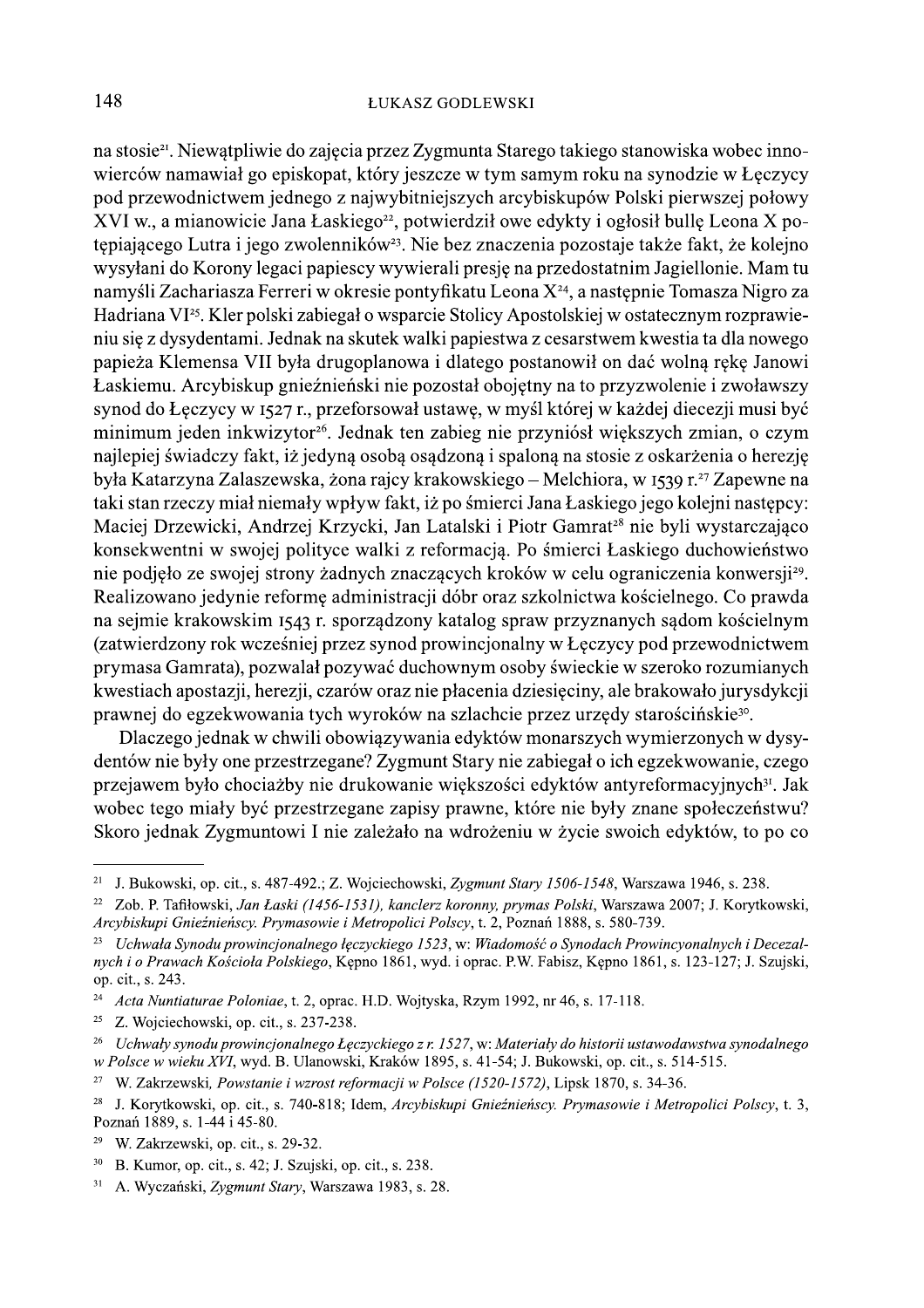w ogóle je wydawał? Wydaje się, iż było to podyktowane stanowiskiem rzymskiej kurii, której nie chciał się narazić. Znamienny jest także fakt, iż od początku król zmniejszał rolę swoich dekretów, gdyż od lat dwudziestych XVI w. przyznawał miastom pruskim prawo do wolności wyznania, a ostatecznie w 1559 r. zostało ono rozciągnięte przez jego syna na całe terytorium Prus Królewskich<sup>32</sup>. Niewątpliwie Zygmunt I prowadził wobec tego swoistą politykę balansowania między szlachtą a Stolicą Apostolską. Z jednej strony, jak już pisałem, nie chciał narazić się następcom świętego Piotra, a z drugiej, popaść w konflikt ze szlachtą.

Musimy zwrócić także uwagę, że wyegzekwowanie przez szlachtę wspominanych już wcześniej postulatów o wolności osobistej, gwarantowałoby innowiercom swobodę wyznaniową. Możliwość odstąpienia bez prawnych konsekwencji od Kościoła rzymsko-katolickiego, wiązało się też z niepłaceniem przez dysydentów dziesięciny, co było również postulatem obozu reformatorskiego w Koronie. Dlatego właśnie, im więcej protestantów zasiadało w ławach poselskich, tym częściej i "głośniej" podnoszono kwestię egzekucji. Pragne jednak zaznaczyć, że reformacja nie była przyczyną narodzin egzekucji, a jedynie, a może raczej aż, "elementem napędowym" szlachty w uchwalaniu konstytucji reformatorskich na sejmach podczas panowania Zygmunta I i jego syna, Zygmunta Augusta.

Reformacja w Koronie jeszcze bardziej zaczęła przybierać na sile, gdy na jej terenach pojawili się pierwsi kalwiniści. O ile wcześniej istniał dość duży opór wśród ludności wobec konwersji na luteranizm w związku z tym, iż w Polsce stroniono od tego, co niemieckie, to tego dylematu nie było w przypadku kalwinizmu, wywodzącego się z reformacji szwajcarskiej<sup>33</sup>. Wyznanie ewangelicko-reformowane zaczęło masowo przenikać do średniej i zamożnej szlachty. Zjawisko te było na tyle powszechne, że doszło do mnożenia się przypadków oddawania przez szlachtę kościołów znajdujących się na terenie własnych dóbr w rece pasterzy innowierczych. Wiązało się to z wypędzaniem przez szlachtę protestancką ze swoich włości księży katolickich, a w ich miejsce osadzaniem protestanckich. Posiadając również prawo przedstawiania kandydatów na probostwa znajdujące się na terenie ich majetności, nie omieszkali z niego korzystać i desygnować innowierców<sup>34</sup>. Również wewnatrz samej hierarchii Kościoła katolickiego rozpoczęły się konwersje. Za przykład możemy tutaj podać Stanisława Lutomirskiego proboszcza konińskiego, który w 1544 r. przystąpił do wyznania helweckiego, czy Jana Łaskiego, dziekana gnieźnieńskiego, którego stryjem był wspominany prymas Jan Łaski<sup>35</sup>.

Wszystkie te aspekty pociągały za sobą konsekwencje odmowy płacenia na rzecz duchownych dziesięciny. Kościół doskonale zdawał sobie sprawę, że im mniej będzie miał wiernych, tym szczuplejsze będą jego dochody, a im będzie uboższy, tym słabsze będą jego wpływy. Z tego punktu widzenia wydaje się zatem racjonalne, iż nie chciał pozbawić się kompetencji, dzięki którym mógł zahamować, a nawet wręcz uniemożliwić rozwój reformacji w Koronie w przypadku egzekwowania przez starostów ich wyroków o herezję. Gdyby zwiększyła się liczba dysydentów w państwie, mógłby powstać silny i niezależny Kościół protestancki, skupiający wszystkie wyznania reformowane w przyszłej Rzeczypospolitej. Niewątpliwe

<sup>&</sup>lt;sup>32</sup> O. Bartel, *Marcin Luter w Polsce*, "Odrodzenie i reformacja w Polsce", t. 7, r. 1962, s. 33-34; W. Zakrzewski, op. cit., s. 44-48; A. Sucheni-Grabowska, op. cit., s. 23-25.

<sup>33</sup> J. Wijaczka, Luteranie w Koronie od 1517 do 1795 r., w: Kościoły luterańskie na ziemiach polskich (XVI-XX w.). W czasach Rzeczpospolitej Obojga Narodów, red. J. Kłaczkow, Toruń 2012, s. 13-32; W. Zakrzewski, op. cit., s. 41.

<sup>34</sup> W. Kriegseisen, op. cit., s. 622-628; W. Zakrzewski, op. cit., s. 72-73.

<sup>&</sup>lt;sup>35</sup> W. Zakrzewski, op. cit., s. 51.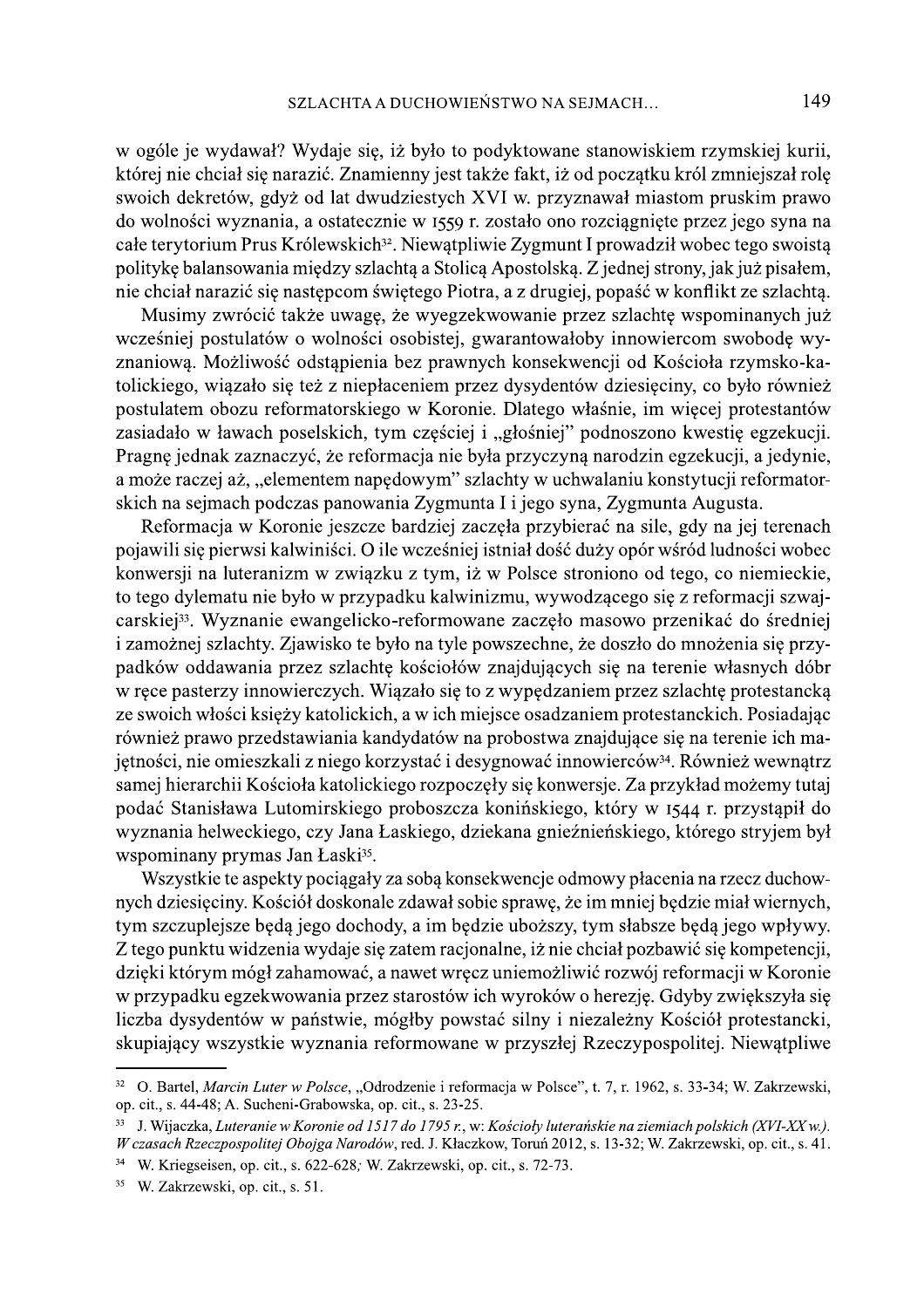ta wspólnota duchowa byłaby konkurencją dla wyznania katolickiego i prawosławnego, szczególnie, iż głosiła ubóstwo swojego Kościoła i jawnie występowała przeciw odpustom, symonii i nepotyzmowi, które budziły wśród ludzi powszechnie zgorszenie<sup>36</sup>. Sama nawet szlachta katolicka niezbyt mile spoglądała na fakt, że Kościół katolicki, będąc największym posiadaczem ziemi po królu w Koronie, nie był na stałe opodatkowany. Jakakolwiek bowiem próba nałożenia podatku na dziesięciny i beneficja kończyła się fiaskiem. Powodowało to coraz głośniejsze domaganie się, aby przynajmniej annaty przeznaczyć na obronę potoczną<sup>37</sup>.

Kościół katolicki przeżywał kryzys także dlatego, iż nie wyciągano konsekwencji, wynikających z przepisów prawa kanonicznego wobec tych duchownych, którzy zasilali szeregi innowierców. Należy także pamiętać o grupie duchownych, którzy łamali niektóre nakazy kościelne, a zwłaszcza celibat, ale w dalszym ciągu pozostawali wierni Kościołowi rzymskokatolickiemu i jego wyznaniu wiary<sup>38</sup>. Najlepszym tego przykładem był Stanisław Orzechowski<sup>39</sup>, który w 1547 r. w dziele De lege coelibatus publicznie sprzeciwił się bezżeństwu księży i postępując zgodnie ze swoimi przekonaniami wyraził chęć ożenku, co też uczynił w 1551 r. żeniąc się z Magdaleną Chełmską. Papież Pius IV uwolnił jednak Stanisława Orzechowskiego od ciążącego na nim zarzutu herezji, które spadło na niego po zawarciu sakramentu ślubu, a ponadto zawarte przez niego małżeństwo nie zostało unieważnione. Orzechowski pozbawiony został co prawda wszystkich piastowanych przez siebie godności i większości dóbr kościelnych, jednak uprawnień kapłańskich nie odebrano mu, tak iż w dalszym ciągu sprawował msze święte w Kościele katolickim<sup>40</sup>. "Przymykania oka" i brak stanowczych działań wobec takiego postępowania duchownych popychało innych braci do podobnego zachowania, co przekładało się na negatywną opinię wśród społeczeństwa o hierarchii kościelnej. Kościół tracił znaczenie, tym bardziej iż dalej domagał się dziesięciny od swoich wiernych, gdy protestanci głosili wizję Kościoła ubogiego.

Poważna zmiana w kwestii karania heretyków nastąpiła gdy po śmierci Piotra Gamrata<sup>41</sup> prymasem został Mikołaj Dzierzgowski. Wszystkie nominacje (biskup chełmski od 1541 r., biskup kujawski od 1543 r., arcybiskup gnieźnieński od 1545 r.) Dzierzgowski zawdzięczał królowej Bonie i swojemu poprzednikowi<sup>42</sup>. Nie powinien nas zatem dziwić fakt, że publicznie deklarował, że prędzej da sobie ręce odrąbać niż nałoży na skroń Barbary Radziwiłłówny, niechcianej synowej Bony, królewską koronę. Prymas starał się przeciwdziałać nowym prądom, dążąc do odrodzenia religijnego Kościoła w Polsce. Służyły temu m.in. synody prowincjonalne, podczas których podjęto wiele uchwał w sprawie obrony wiary. Jego działania nie ograniczały się jednak wyłącznie do sfery lokalnej. W 1547 r. zwołał synod do Łęczycy, na którym dzięki niemu nałożono nakaz na biskupów, że żaden duchowny bez ich pozwolenia nie może głosić kazania, a ci którzy takie pozwolenia będą dostawać mają głosić słowo Boże nieskażone nauką protestancką, pod groźbą 100 grzywien dla niedbałego

<sup>&</sup>lt;sup>36</sup> M. Czapska, Polemika religijna pierwszego okresu reformacji w Polsce, Kraków 1928, s. 6-8, 37-39.

<sup>&</sup>lt;sup>37</sup> A. Sucheni-Grabowska, op. cit., s. 27-28.

<sup>&</sup>lt;sup>38</sup> M. Czapska, op. cit., s. 21.

<sup>&</sup>lt;sup>39</sup> Zob. L. Kubala, *Stanisław Orzechowski, wpływ jego na rozwój i upadek Reformacji w Polsce*, Lwów 1906.

<sup>&</sup>lt;sup>40</sup> J. Bukowski, op. cit., s. 15-19, 77-96.

<sup>&</sup>lt;sup>41</sup> W. Pociecha, *Dzierzgowski Mikołaj 1490-1559*, w: PSB, t. 6, Kraków 1948, s. 144-150; J. Korytkowski, op. cit., t. 3, s. 81-134.

 $42\,$ K. Hartleb, Gamrat Piotr 1487-1545, w: PSB, t. 7, Kraków 1948-1958, s. 264-266; J. Korytkowski, op. cit., t. 3, s. 135-228.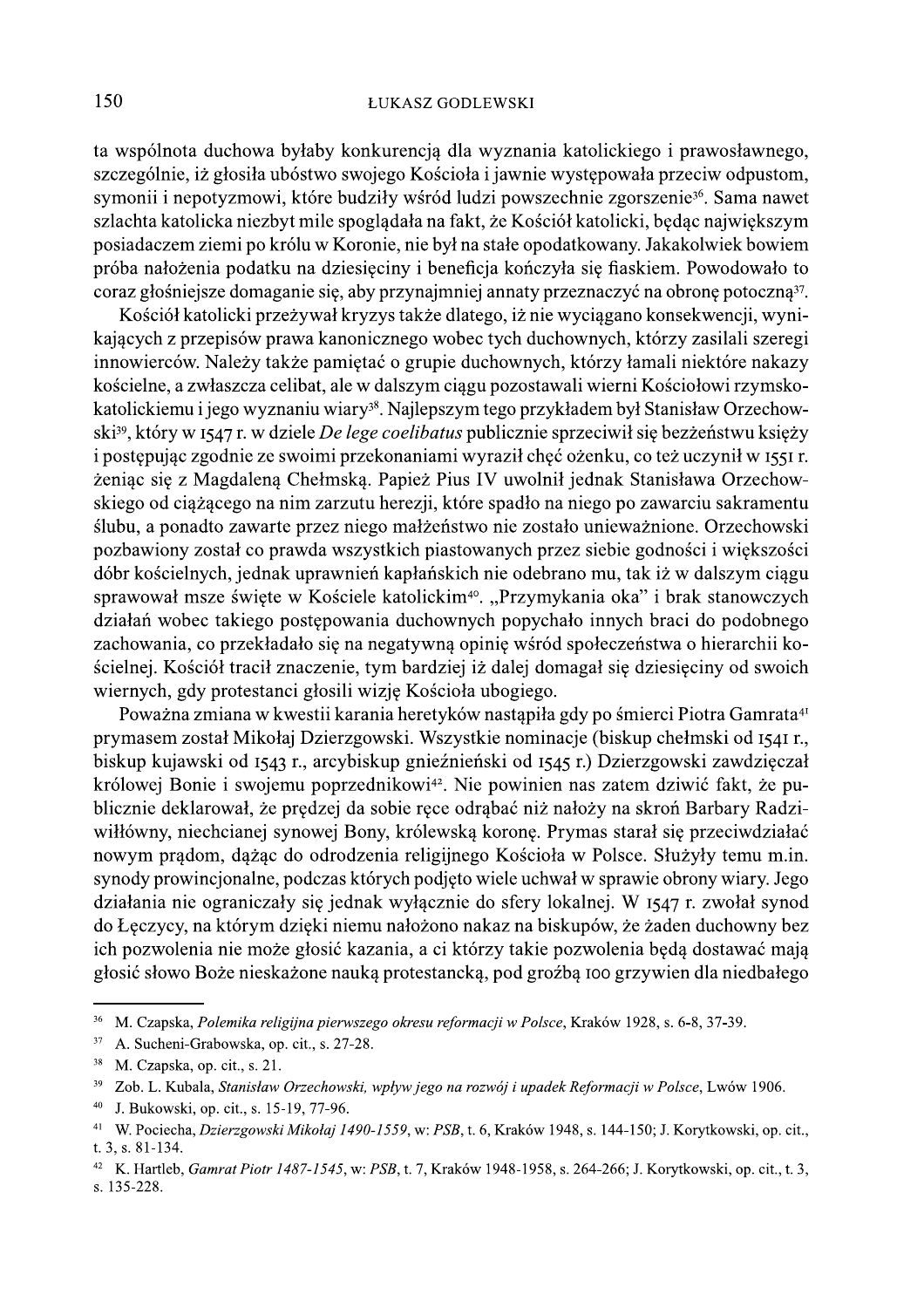biskupa<sup>43</sup>. W dalszym ciągu brakowało jednak stanowczych kroków wobec innowierców, co popychało ich do śmielszych działań. Trzeba jednak zaznaczyć, że tym razem nie była to wina episkopatu. O ile bowiem wcześniejsi prymasi, za wyjatkiem Jana Łaskiego, jak wspominałem, nie podejmowali bezpośrednich działań wymierzonych w protestantów, o tyle Dzierzgowski był bardzo aktywny. Jednak bez aprobaty monarszej nie był w stanie wiele wskórać, a nie mógł na nią liczyć, stojąc po stronie królowej Bony. Okres przejściowy spowodowany zmianą monarchów w Koronie niewątpliwie dlatego sprzyjał ruchowi egzekucyjnemu. O braku aprobaty polityki Zygmunta Augusta u prymasa Dzierzgowskiego najlepiej świadczą wydarzenia pierwszego sejmu zwołanego przez nowego króla w 1548 r. Na tym zjeździe wielokrotnie dało się słyszeć z ust arcybiskupa takie oto słowa: o małżeństwie WKMci [...] nie był przyczyną, takem i przyzwolenia nie dawał, a owszem nigdy się mi nie podobało i teraz go nie chwalę i ku temu powiem [...] że kto by chciał [to małżeństwo] w niwecz obrócić, już tam obrażona conscientia być nie może i jak bym to WKMci śmiał radzić, ażebyś je opuścił [...] a ja tak proszę, abyś WKM Rady swe i wszystkie rycerstwo tem pocieszyć raczył, aby to małżeństwo przez WKM było opuszczone44. Podważanie sakramentu ślubu przez prymasa ze względów politycznych nie ugruntowywało autorytetu Kościoła katolickiego.

Zygmunt August zwoływał ten sejm w celu ustanowienia podatków na obronę, szlachta natomiast przybyła do Piotrkowa z zamiarem unieważnienia królewskiego ślubu z Barbarą Radziwiłłówną. Posłowie, jak i senatorowie przybyli bowiem na sejm w atmosferze ogólnego poirytowania poczynaniami Zygmunta Augusta, gdyż związek ten uznali za mezalians, godzący w powagę dynastii i państwa<sup>45</sup>. Znamienny jest fakt, że w kwestii małżeństwa Zygmunta z Barbarą szlachta protestancka potrafiła wznieść się ponad podziały z duchownymi i wspólnie z nimi zwalczać ten związek. Zwróćmy uwagę, że w kwestii ślubu nierealne było uzyskanie kompromisu, istniały bowiem tylko dwa wyjścia dla monarchy, trwanie w nim lub jego unieważnienie. Któraś ze stron musiałaby wobec tego ustąpić, jeśli sejm miał owocować konstytucjami. Posłowie przez cały jednak okres trwania zjazdu podnosili sprawę małżeństwa i nie chcieli przejść do innych kwestii dopóki nie zostanie ono unieważnione<sup>46</sup>. Monarcha natomiast za każdym razem zbywał posłów jak i senatorów takimi oto słowami: ale nie o [małżeństwie] macie mówić i cóż, na tężem dyscyplinę przyszedł tu, wszak wam powiadam, że o tem nie macie mówić. Pójdęć lepiej precz!<sup>47</sup>. Jak słusznie zauważa Irena Kaniewska nierealna i maksymalistyczna taktyka posłów sprawiła, że ponieśli na sejmie całkowitą klęskę<sup>48</sup>. Oni także, podobnie jak prymas Dzierzgowski chcieli unieważnić małżeństwo królewskie ze względów politycznych. Faktem jest jednak, iż jak wspomniano, część szlachty wyznawała konfesje reformowane, jednak dla arcybiskupa sakrament ten powinien być niepodważalny.

<sup>43</sup> Uchwały synodu prowincjonalnego łęczyckiego z 1547, w: Wiadomość o Synodach..., s. 164-165; W. Zakrzewski, op. cit., s. 52-53.

<sup>&</sup>lt;sup>44</sup> Dyaryusz sejmu piotrkowskiego 1548, w: Dyaryusze sejmów koronnych 1548, 1553, 1570, Scriptores Rerum Polonicarum, wyd. J. Szujski, t. 1, Kraków 1872, s. 191-192.

<sup>45</sup> I. Kaniewska, Małopolska reprezentacja sejmowa za czasów Zygmunta Augusta 1548-1572, w: Zeszyty naukowe Uniwersytetu Jagiellońksiego, z. 48, Kraków 1988, s. 94.

<sup>46</sup> Dyaryusz sejmu...1548, w: Dyaryusze sejmów koronnych..., s. 161-258.

<sup>47</sup> Tamże, s. 185.

 $\bf 48$ I. Kaniewska, op. cit., s. 95.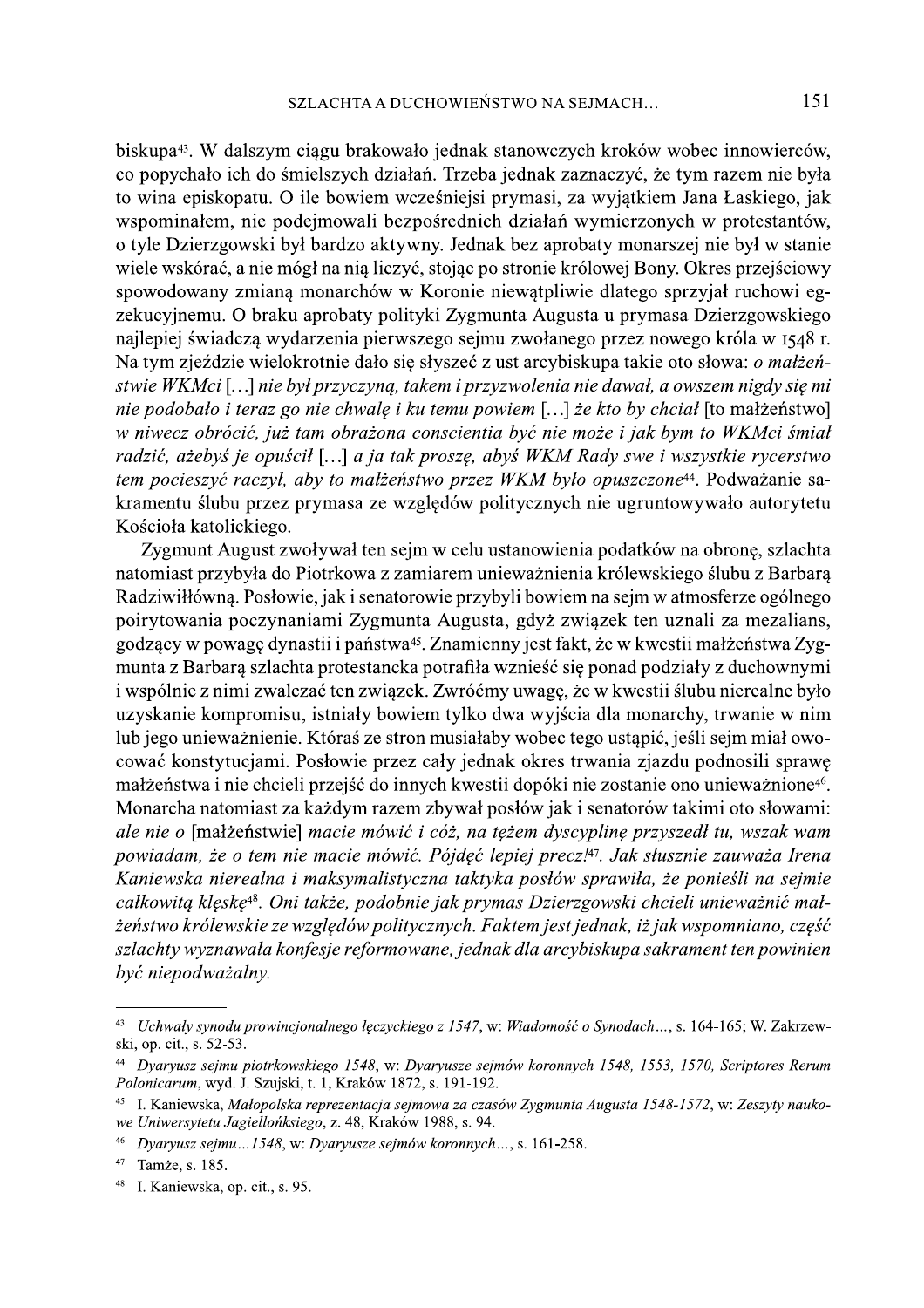Przebieg obrad sejmu tym bardziej był dla szlachty niepokojący, iż jak wspomniałem, upatrywali w nowym królu swojego sojusznika. Z drugiej jednak strony, w wyniku braku wsparcia duchowieństwa na sejmie 1548 r. Zygmunt August nie czynił żadnych przeszkód kalwinistom w zwołaniu przez nich w 1550 r. do Pińczowa synodu, na którym wybrali superintendenta dla Małopolski w osobie Feliksa Krzyżaka ze Szczebrzeszyna<sup>49</sup>. Protestanci wysłali jasny sygnał, że jest ich bardzo dużo i chcą mieć własny Kościół. Duchowni katoliccy musieli uświadomić w końcu sobie, że Kościół protestancki jest zbyt silny i należy podjąć jeszcze większy wysiłek niż do tej pory, żeby zahamować jego wzrost. Powstanie pierwszej superintendentury otrzeźwiło umysły wyższych duchownych i rozpoczęli oni usilne działania w celu osłabienia pozycji protestantów. Ustąpił nawet sam prymas, gdyż ukoronował Barbarę Radziwiłłówną na królową Polski 7 grudnia 1550 r. w zamian za obietnice Zygmunta Augusta, że odstępcy od Kościoła katolickiego będą uznawani za heretyków i pozbawiani czci oraz majątku<sup>50</sup>. Już 12 grudnia 1550 r. Zygmunt August wydał dekret, w którym zobowiązał się nie przyjmować heretyków do senatu i nie powierzać im urzędów oraz godności<sup>51</sup>. Ponadto monarcha obiecał wygonić z kraju tych, którzy nie powrócą na łono Kościoła katolickiego<sup>52</sup>. Zwróćmy jednak uwagę, że przywilej ten nie miał mocy prawnej, dopóki nie zostałby zatwierdzony przez sejm. Naruszał bowiem prawa i swobody szlacheckie zawarte w konstytucji nihil novi. Łamanie postanowień konstytucji piotrkowskiej z 1505 r. mogło ściągnąć wobec tego gniew całej szlachty, nie tylko protestanckiej, na biskupów i króla, która mogła odebrać to jako zamach na swoją wolność osobista. Należało uchwalić konstytucję sejmową, która przychyliłaby się do stanowiska monarchy. Należałoby też zadać sobie pytanie, na ile poważnie można potraktować zapewnienie Zygmunta o banicji protestantów. Moim zdaniem w ówczesnej sytuacji wewnętrznej Korony nie mogło być o tym mowy. Prymas nie zamierzał jednak na tym poprzestać i zwołał kolejny synod do Piotrkowa, na którym uchwalono szereg przepisów wymierzonych w protestantów. Najważniejszym był jednak zakaz oddawania dóbr kościelnych w ręce osób podejrzanych o herezje. Potwierdzono również postanowienia z 1527 r. odnośnie inkwizytorów, precyzując przy tym ich opatrzenia za wykonywaną pracę<sup>53</sup>. Na zajęcie tak przychylnego stanowiska przez Zygmunta Augusta wobec kleru duży wpływ miały wydarzenia sejmu piotrkowskiego 1550 r. Na sejmie tym szlachta usilnie podnosiła kwestię egzekucji dóbr i łamania zasady incompatibilitas. Monarcha w pierwszych tygodniach trwania obrad przychylał się nawet do postulatów izby, co spowodowało panikę w szeregach "braci starszych". Lękali się, że będą musieli złożyć listy na bezprawnie posiadane dobra. Obawa przed utratą dochodów z dzierżawionych królewszczyzn spowodowała zbliżenie polityczne senatorów do monarchy. Zygmunt August nie pozostał dłużny senatorom i odłożył kwestię egzekucji na kolejny sejm. Zobowiązał się również do zwołania synodu powszechnego, który miał rozwiązać wszelkie kwestie sporne między szlachtą a duchownymi<sup>54</sup>.W gruncie rzeczy więc, dzięki sprytnemu posunięciu króla zakończył się sojusz między dwiema izbami sejmu, który powstał na poprzednim zjeździe

<sup>49</sup> S. Gołębiowski, Zygmunt August, Wilno 1851, s. 29; W. Zakrzewski, op. cit., s. 60.,

<sup>50</sup> W. Pociecha, Arcybiskup gnieźnieński Mikołaj Dzierzgowski Prymas Polski, w: Nasza Przeszłość: studia z dziejów Kościoła i kultury katolickiej w Polsce, r. 1947, t. 2, s. 37-102.

A. Sokołowski, Epoka Jagiellońska, t. 3, Warszawa 1990, s. 303-304. 51

<sup>52</sup> W. Zakrzewski, op. cit., s. 61-62.

<sup>53</sup> Tamże, s. 64.

<sup>54</sup> Literae ranione exequutionis [1550 r.], w: Dyaryusze sejmów..., s. 298-299; I. Kaniewska, op. cit., s. 96-99; Sejmy Walny Piotrkowski 1550 r., w: VC, t. 2, vol. 1, s. 15-32.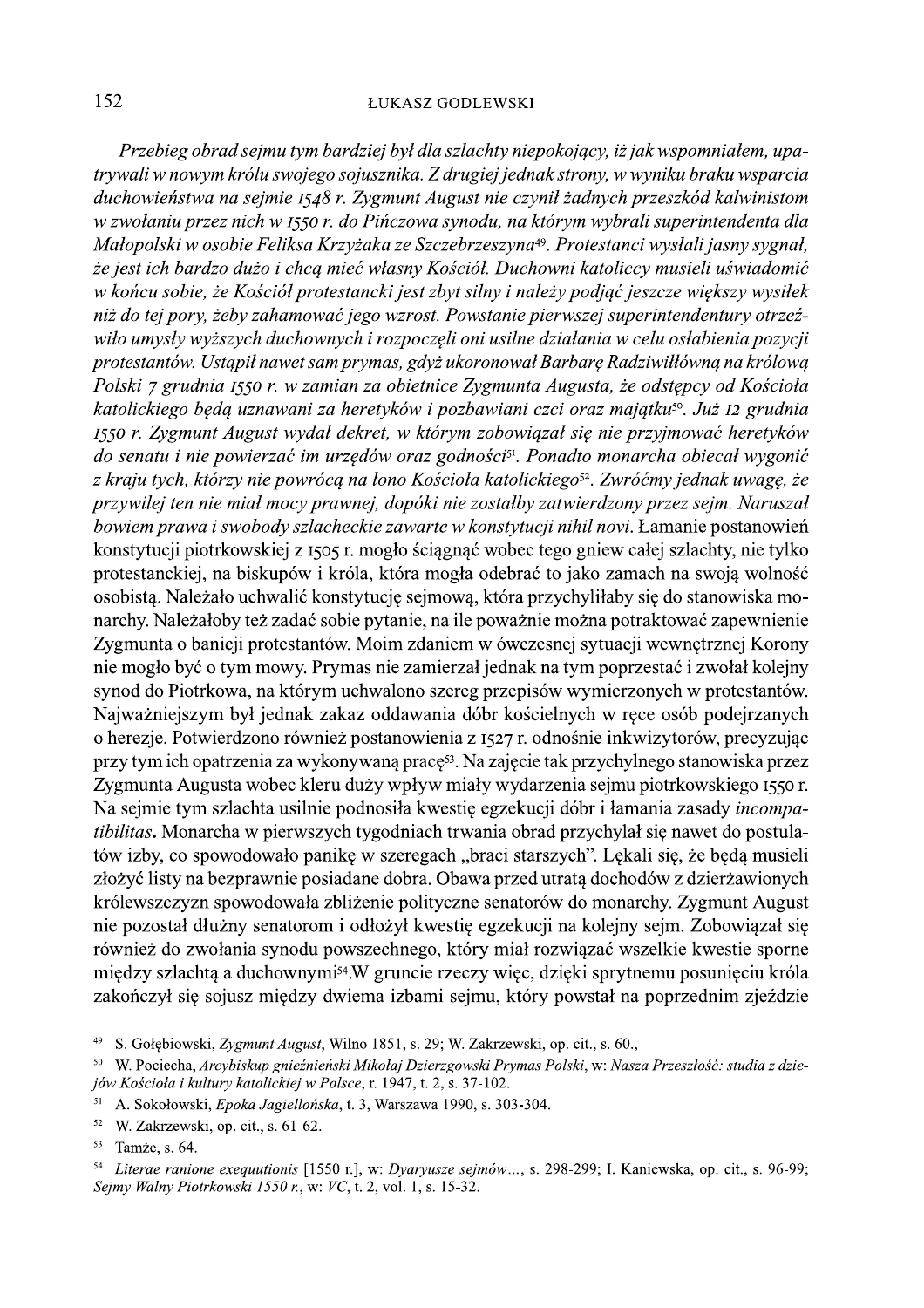szlacheckim w celu wymuszenia na Zygmuncie Auguście unieważnienia przez niego jego małżeństwa z Barbarą Radziwiłłówną. Zwróćmy także uwagę, że odroczenie kwestii egzekucji na kolejny sejm trzymało w ryzach senatorów, którzy musieli liczyć się ze zmianą zdania monarchy w przypadku, jeśli nie wspieraliby jego polityki. O przemyślanym działaniu ostatniego Jagiellona świadczą jego słowa skierowane w liście do Mikołaja Radziwiłła, że tę egzekucyją na drugi siem zawiesili i mniemamy, że ta egzekucyja wiele ich skróci i uskromi, bo się panom do niej barzo nie chce<sup>55</sup>. Ponowne współdziałanie dworu z izbą senatorską uniemożliwiało właśnie jej duchownym członkom forsowanie swoich postulatów.

Arcybiskup pozyskując łaskę monarszą za koronowanie Barbary Radziwiłłówny jedynie pozornie mógł sobie pozwolić na dość dużą swobodę w walce z protestantami. Zmobilizował biskupów do działania, tak iż rozpoczęli wprowadzanie w życie uchwały ostatniego synodu, a ich sądy zaczęły orzekać konfiskatę dóbr i banicje wobec heretyków. Jak wiadomo jednak, nie poparte zgodą całego gremium prawodawczego (sejmu) nie miały one konsekwencji prawnych. Nie powinien dziwić zatem fakt, że starostowie ani myśleli je egzekwować. Takie postępowanie duchownych wprowadziło mimo wszystko niepokój i to nie tylko w szeregach innowierców, ale również katolickiej szlachty, zwłaszcza tej, która widziała Kościół katolicki jako oponenta politycznego i domagała się jego reformy oraz ograniczenia wpływu duchownych w państwie<sup>56</sup>. W wyniku tego na prawie wszystkich sejmikach przedsejmowych sejmu piotrkowskiego 1552 r. szlachta domagała się zniesienia jurysdykcji wyroków duchownych<sup>57</sup>.

Niewątpliwie sejm 1550 r. jest znaczącym przełomem w konflikcie szlachty z duchowieństwem i kończy jego kolejną fazę<sup>58</sup>. Spór na tym i na poprzednich sejmach toczył się głównie o zniesienie dziesięcin oraz opodatkowanie duchownych, by kler wspólnie ze szlachtą ponosił ciężar obrony kraju. Dla "narodu politycznego" kwestia zniesienia jurysdykcji sądów duchownych nad nimi nie była jeszcze priorytetem. Nie znaczy to jednak że problem ten nie był poruszany przez szlachtę. Do 1550 r. była to jednak kwestia drugoplanowa. Od kolejnego sejmu, czyli wspominanego już piotrkowskiego w 1552 r., na czoło wysunęła się kwestia kompetencji sadów kościelnych.

Skąd jednak tak diametralne przewartościowanie postulatów obozu egzekucyjnego, skoro szlachta nie osiągneła swoich zamierzonych celów w opodatkowaniu Kościoła? Niewatpliwie powodem tego było zachowanie Zygmunta II na sejmie 1550 r., wydanie przez niego dekretu przeciwko heretykom i złożenie Kościołowi obietnic poparcia w jego dążeniach. Szlachta różnowiercza musiała poczuć się zagrożona i w wyniku tego postanowiła za wszelką cenę zrzucić z siebie jurysdykcję sądów duchownych, aby nie mogły spadać na nich wyroki o herezję. Zadanie to mieli o tyle ułatwione, że w ławach poselskich od 1550 r. aż do końca panowania Zygmunta Augusta na większości sejmów walnych protestanci stanowili już większość<sup>59</sup>.

<sup>55</sup> List Zygmunta Augusta do Mikołaja Radziwiłła "Rudego" [1550 r.], w: Listy króla Zygmunta Augusta do Radziwiłłów, opr. I. Kaniewska, Kraków 1998, nr 92, s. 186.

<sup>&</sup>lt;sup>56</sup> E. Bałakier, Sprawa Kościoła narodowego w Polsce XVI wieku, "Odrodzenie i Reformacja", r. 1965, t. 10, Warszawa 1962, s. 267-269.

W. Kriegseisen, op. cit., s. 645-653; W. Zakrzewski, op. cit., s. 64-66, 57

<sup>58</sup> Spór między izbą poselską a duchownymi członkami senatu trwał już przez całe panowanie Zygmunta Starego i możemy tą walkę podzielić na trzy okresy: pierwszy w latach 1507-1523, drugi 1523-1538, trzeci 1539-1548, zob. Ł. Godlewski, Szlachta a duchowieństwo podczas panowania Zygmunta Starego, "Białostockie Teki Historyczne", t. 12, Białystok 2014, s. 37-59, zwł. 57-58.

<sup>&</sup>lt;sup>59</sup> Zob. A. Sucheni-Grabowska, op. cit., s. 46-48.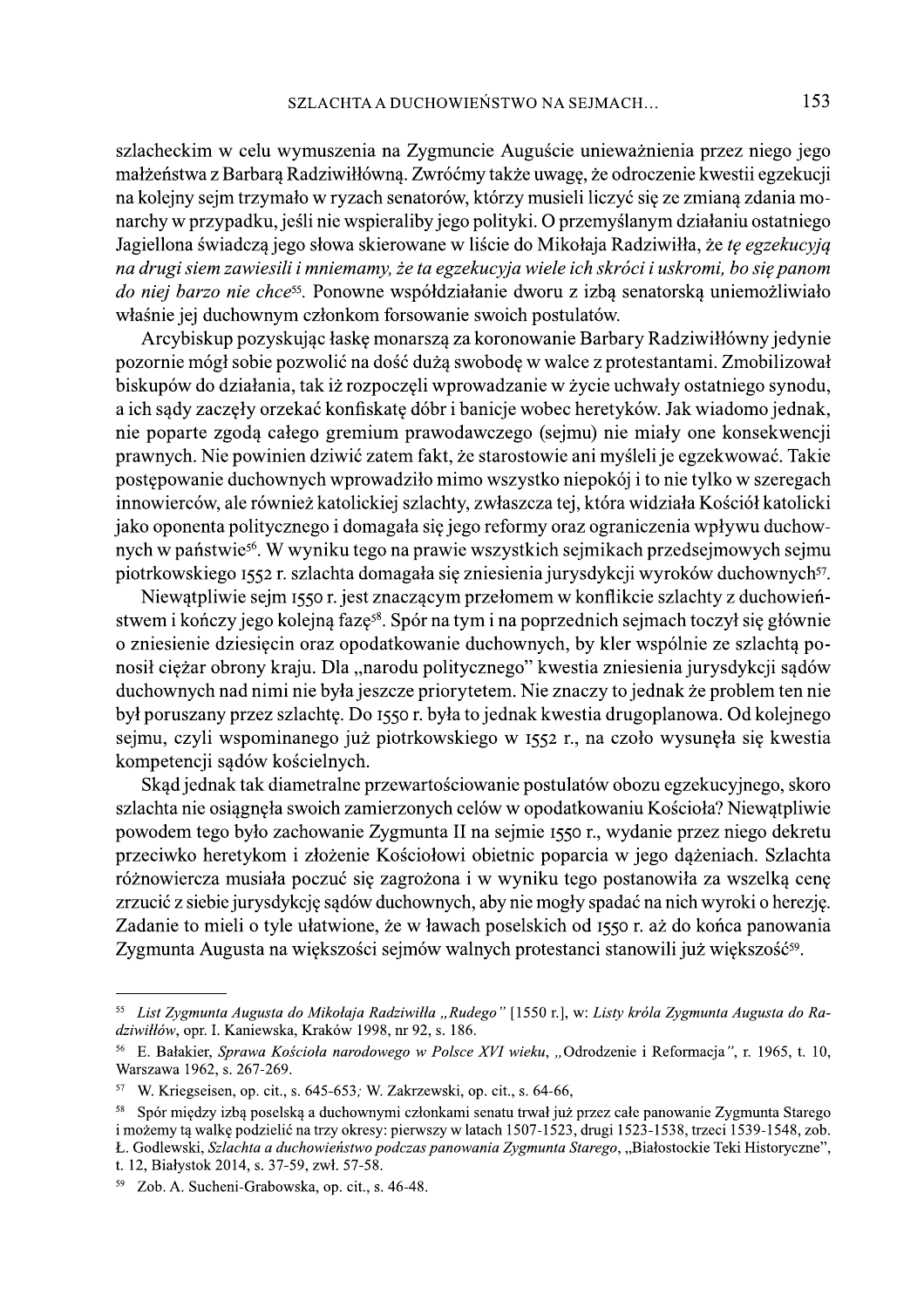154<br>
14 R. et v. et v. et v. et v. et v. et v. et v. et v. et v. et v. et v. et v. et v. et v. et v. et v. et v. et v. et v. et v. et v. et v. et v. et v. et v. et v. et v. et v. et v. et v. et v. et v. et v. et v. et v.

 $60$  M. Sipayłło, Leszczyński Rafał 1526-1592, w: PSB, t. 17, s. 133-135.

<sup>&</sup>lt;sup>61</sup> BK, 00265, s. 3-18: *Responsum Sigismundi Augusti ad articulis civitatis Gedanensis* [1552 r.]<br><sup>62</sup> Akta seimu piotrkowskiego roku 1552 w: Dvarvusze seimów s 49

 $^{62}$  Akta sejmu piotrkowskiego roku 1552, w: Dyaryusze sejmów..., s. 49.

 $1$ amze, s.  $264$ .

wyroki te były nie do wyegzekwo<br>
<sup>60</sup> M. Sipayłło, *Leszczyński Rafał 1526-15*<br>
<sup>61</sup> BK, 00265, s. 3-18: *Responsum Sigismi*<br>
<sup>62</sup> Akta sejmu piotrkowskiego roku 1552, v<br>
<sup>63</sup> J. Szujski, op. cit., s. 263<br>
<sup>64</sup> Tamże, s. 2 <sup>65</sup> Akta sejmu piotrkowskiego..., w: Dyaryusze sejmów..., s. 49-50; Archiwum Główne Akt Dawnych [dalej: AGAD], Metryka koronna [dalej MK], t. 82, k. 150: Sigismundus Augustus polish rex suspenditur; B. Kumor, op. *PSB*, t. 17, s. 133-135.<br>
ugusti ad articulis civitatis Gedanensis [1552 r.]<br>
ryusze sejmów..., s. 49.<br>
sejmów..., s. 49-50; Archiwum Główne Akt Da<br>
50: *Sigismundus Augustus polish rex suspenditur;*<br>
ej Polskiej z I poło <sup>60</sup> M. Sipayłło, *Leszczyński Rafal 1526-1592*, w: *PSB*, t. 17, s. 133-135.<br><sup>61</sup> BK, 00265, s. 3-18: *Responsum Sigismundi Augusti ad articulis civitatis Gedanensis* [1552 r.]<br><sup>62</sup> *Akta sejmu piotrkowskiego roku 1552,* M. Sipayllo, *Leszczyński Rafal 1526-1592*, w: *PSB*, t. 17, s. 133-135.<br>
6 BK, 00265, s. 3-18: *Responsum Sigismundi Augusti ad articulis civitatis Gedanensis* [1552 r.]<br>
62 *Akta sejmu piotrkowskiego roku 1552*, w: *Dya* <sup>60</sup> M. Sipayłło, *Leszczyński Rafał 1526-1592*, w: *PSB*, t. 17, s. 133-135.<br>
<sup>61</sup> BK, 00265, s. 3-18: *Responsum Sigismundi Augusti ad articulis civitatis Gedanensis* [15:<br>
<sup>62</sup> *Akta sejmu piotrkowskiego roku 1552*, w: cit., s. 142; J. Moraczewski, Dzieje Rzeczpospolitej Polskiej z I połowy XVI w., Poznań 1847, s. 200-203. <sup>61</sup> BK, 00265, s. 3-18: *Responsum Sigismundi Augusti ad articulis*<br>
<sup>62</sup> *Akta sejmu piotrkowskiego roku 1552*, w: *Dyaryusze sejmów...*,<br>
<sup>63</sup> *J.* Szujski, op. cit., s. 263<br>
<sup>64</sup> Tamże, s. 264.<br>
<sup>65</sup> *Akta sejmu piotr* mundi Augusti ad articulis civitatis Gedanensis [1<br>
2, w: Dyaryusze sejmów..., s. 49.<br>
yaryusze sejmów..., s. 49-50; Archiwum Główn<br>
. 82, k. 150: Sigismundus Augustus polish rex sus<br>
zpospolitej Polskiej z I połowy XVI w.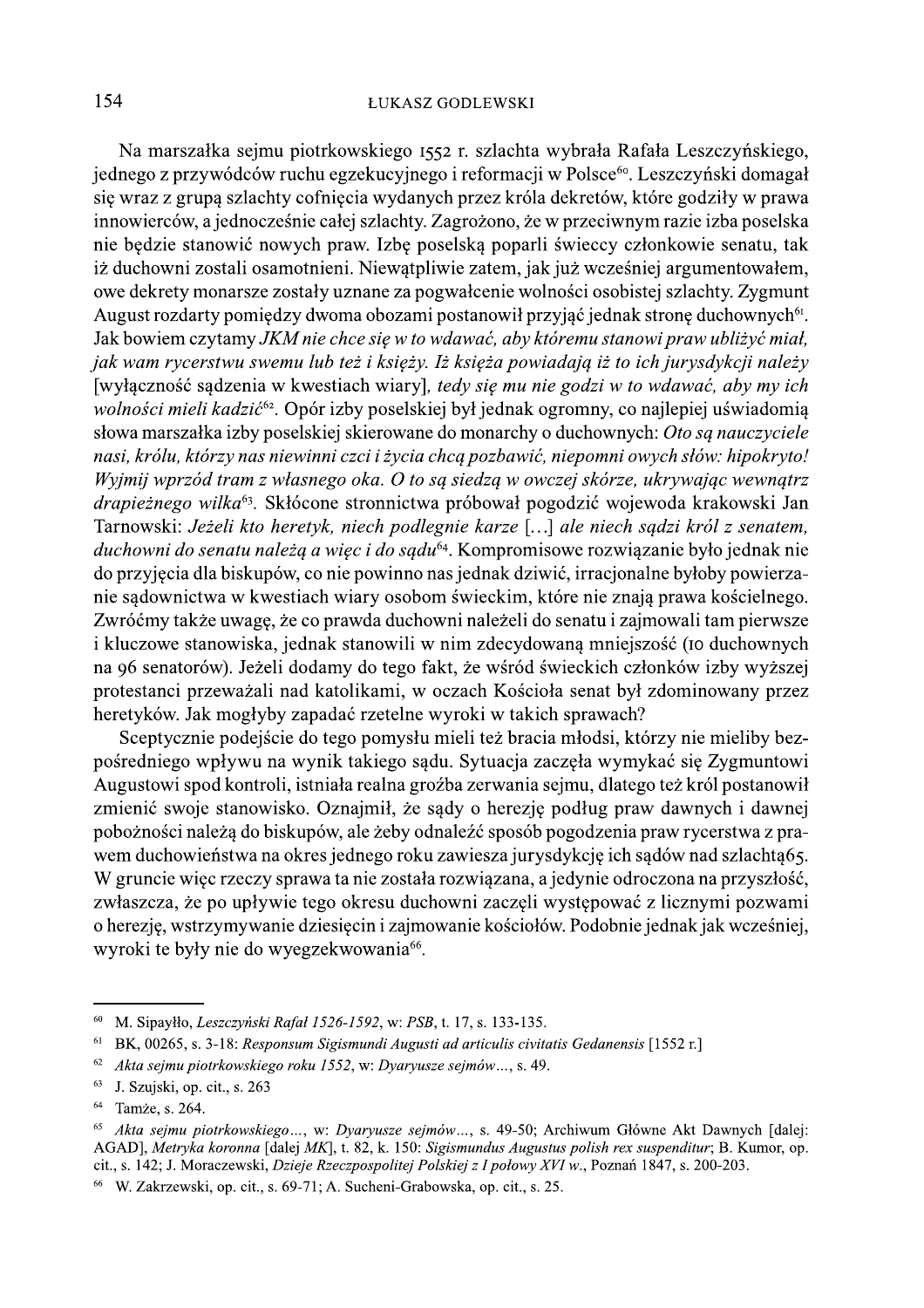Walka o zniesienie sądów duchownych w sprawach świeckich na sejmie 1552 r. tak bardzo zaabsorbowała szlachtę, że kwestia egzekucji nie odbiła się większym echem na tym zjeździe szlacheckim, choć jak przypominam, w myśl postanowień konstytucji sejmu poprzedniego miano jej poświęcić całą uwagę. Szlachta obawiała się, że duchowni będą w stanie egzekwować na nich wyroki swoich sądów, skoro postanowili odłożyć na inny czas swój sztandarowy postulat, czyli egzekucję dóbr i bronić swojej wolności wyznaniowej. Kościół był coraz śmielszy w swoich działaniach wobec innowierców i przy obecnym poparciu Zygmunta Augusta istniało dość duże prawdopodobieństwo, że kler uzyska narzędzia do egzekwowania swoich wyroków o infamie na heretykach. "Naród polityczny" działał zatem przemyślanie i w zależności od sytuacji wewnętrznej przewartościowywał swoje postulaty. Również reforma Kościoła i ewentualne powołanie Kościoła Narodowego znalazły się na marginesie obrad plenarnych.

Zwycięstwo szlachty nad duchownymi na sejmie 1552 r. nie mogło zahamować liczebności protestantów w Koronie, a wręcz przeciwnie, mogło jeszcze przyśpieszyć ich wzrost, skoro kler okazał się bezsilny w starciu z posłami. Do konwersji popychało także zjawisko przechodzenia wybitnych jednostek na wyznania reformowane, jak np. wspomnianego już Jana Łaskiego, Jakuba Przyłuskiego czy Mikołaja Reja. Jeszcze większe znaczenie stanowił fakt, że czołowi przedstawiciele rodzin magnackich, skłaniający się do nowych reformowanych wyznań, pociągali za sobą większość jej członków. Mam tu zwłaszcza na myśli Radziwiłłów, Chodkiewiczów, Zborowskich, Ostrorogów, Oleśnickich, Firlejów, Bonerów, Tomickich, Stadnickich, Szafrańców, Myszkowskich, Górków, Najlepszym tego przykładem jest chociażby wojewoda wileński Mikołaj Radziwiłł "Czarny", który w 1553 r. poparł protestantów, a w 1557 r. przyłączył się oficjalnie do zboru kalwińskiego. Innym przykładem może być też jego brat stryjeczny, Mikołaj Radziwiłł "Rudy", hetman wielki litewski w latach 1553-1566 i 1576-1584, który w 1564 r. przeszedł na kalwinizm. W wyniku tego elita polityczna Korony, jak i Wielkiego Księstwa Litewskiego stawała się różnowiercza<sup>67</sup>. Pragne jednak podkreślić, że nadal dominującym wyznaniem w przyszłej Rzeczpospolitej pozostawał katolicyzm. Wyznawcy wyznań reformowanych stanowili około 11% szlachty koronnej i choć pozostawali w mniejszości, to stanowili zbyt dużą, dynamicznie działającą społeczność, aby można ją było zignorować<sup>68</sup>. Pamiętajmy także, że ich liczba stale rosła i to głównie, jak już wspominałem, w kręgach patrycjatu miejskiego oraz szlachty, czyli tego najbardziej wpływowego i uprzywilejowanego stanu polskiego społeczeństwa<sup>69</sup>.

Na kolejnym sejmie, czyli krakowskim, 1553 r. walka między izbą poselską a klerem była bardzo stonowana. Szlachta, oddaliwszy od siebie niebezpieczeństwo sądów duchownych, postanowiła skupić swoją uwagę na kwestii egzekucji dóbr, podatków oraz limitacji sądów monarszych<sup>70</sup>. Następny rok również nie przyniósł zmian prawnych w materii jurysdykcji

 $67$  Zob. M. Liedke, Od prawosławia do katolicyzmu: ruscy możni i szlachta WKL wobec wyznań reformowanych, Białystok 2004, zwł. 242-248; J. Bukowski, op. cit., s. 236-316; T. Wasilewski, Tolerancja religijna w Wielkim Księstwie Litewskim w XVI-XVII w., "Odrodzenie i Reformacja", r. 1974, t. 19, s. 117-128.

J. Małłek, Protestanci i ich miejsce w dziejach Polski, http://www.luteranie.pl/www/biblioteka/dhistoria/protestanci-mallek.htm, 03.05.2015 r.

<sup>69</sup> Zob. M. Liedke, op. cit., s. 244-247.

Dyaryusz sejmu krakowskiego 1553, w: Dyaryusze sejmów..., s. 1-16; AGAD, MK t. 83, k. 197-203; Sejm  $70\,$ Walny Krakowski 1553 r., w: VC, t. 1, vol. 2, s. 47-60.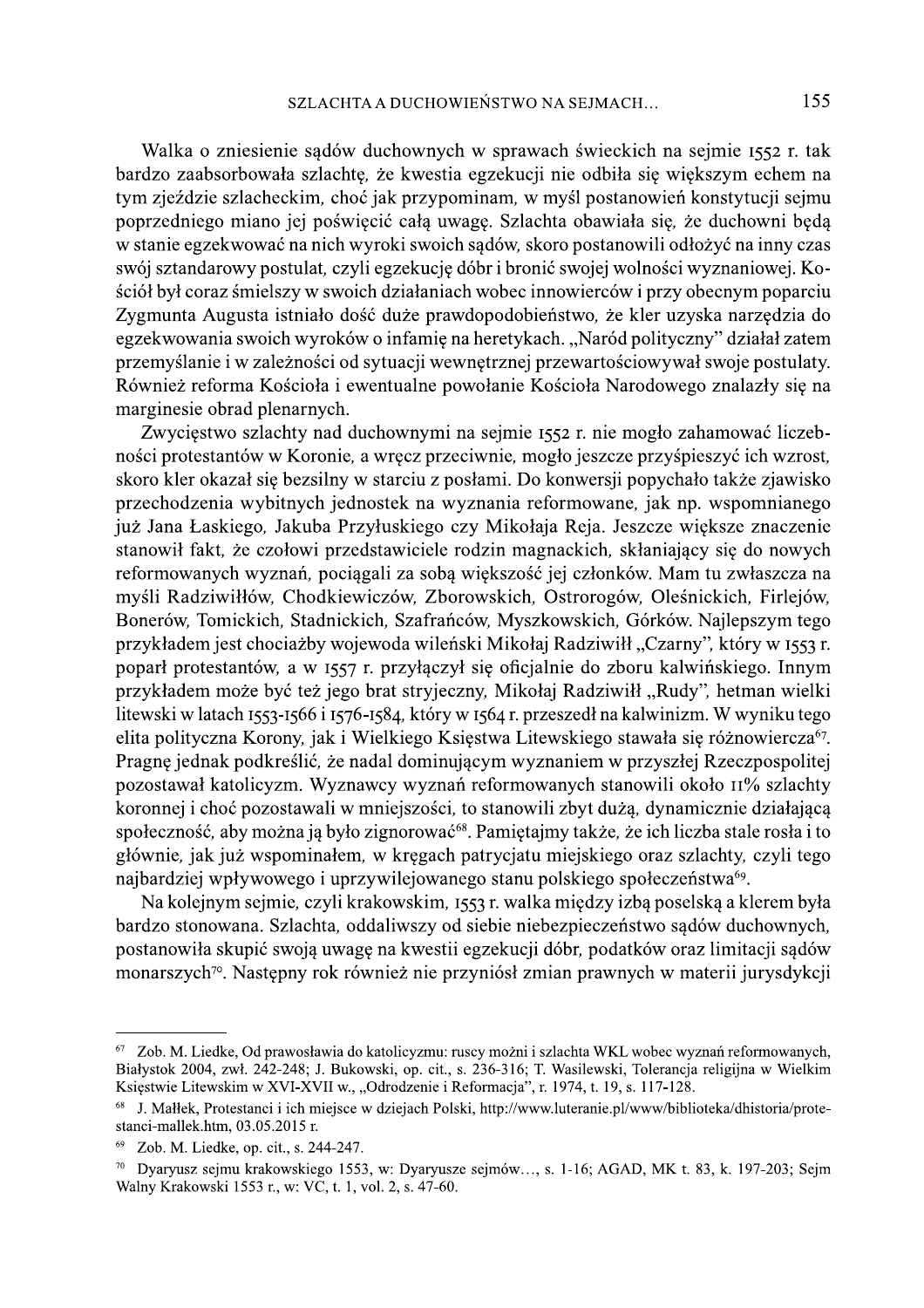sądów duchownych, gdyż sejm lubelski 1554 r. "rozsypał się" i nie obrano prawdopodobnie nawet marszałka<sup>71</sup>.

Jak wspominałem, wraz z upłynięciem terminu zawieszenia jurysdykcji duchownych nad szlachtą księża ponownie zaczęli występować z licznymi pozwami o herezję. W wyniku tego zagadnienia reformacyjne i związana z nią kwestia wiary ponownie wysuwały się na czoło postulatów szlachty. Również monarcha dostrzegał, że należy uporządkować i sprecyzować jurysdykcję duchownych nad szlachtą, gdyż w legacjach wysyłanych na sejmiki wyraźnie podkreślił, że kolejny sejm, czyli piotrkowski 1555 r., ma zająć się kwestiami wyznaniowymi<sup>72</sup>. Szlachta innowiercza miała zamiar wykorzystać te sytuację i postanowiła jak najliczniej zasiąść w ławach sejmowych oraz spośród siebie wybrała najznakomitszych krasomówców i znawców prawa: Rafała Leszczyńskiego, Jakuba Ostroroga i Mikołaja Sienickiego. Duchowni katolicy postanowili również zmobilizować swoje siły i na sejm przybył komplet biskupów polskich, za wyjątkiem biskupa kamienieckiego Leonarda Słończewskiego<sup>73</sup>. Izba ziemska została zdominowana prawie całkowicie przez protestantów, którzy w liczbie 113 posłów zasiedli w ławach. Biskupi ani myśleli jednak układać się z protestantami i już w pierwszych dniach sejmu zaprzepaszczono możliwość osiągnięcia kompromisu, a co za tym idzie, powstania Kościoła Narodowego<sup>74</sup>. Innowiercy chcieli wobec tego jak najwięcej osiągnąć dla wzmocnienia swej pozycji, a kler katolicki usiłował bronić uprzywilejowanej pozycji Kościoła katolickiego w Koronie. Układ sił w parlamencie musiał zaowocować jednak sukcesami dysydentów. Tak też się stało, gdyż w myśl konstytucji owego sejmu każdy w kwestii wiary mógł sam stanowić w swoich włościach<sup>75</sup>. Zwróćmy zatem uwagę, że zaaprobowano działania szlachty innowierczej, która rugowała księży katolickich, a ich miejsce obsadzała protestanckimi duchownymi. W znacznej mierze działania takie mogły wymusić konwersje ludności żyjącej w obrębie dóbr szlacheckiego dysydenta. Konstytucja ta nosiła znamiona postanowień pokoju augsburskiego z 1555 r., gdzie postanowiono Cuius regio, eius religio, czyli: czyj kraj, tego religia, z tą jednak różnicą że szlachta mogła wyznawać każdą konfesje, a nie jak w przypadku mieszkańców Cesarstwa tylko luterańską i katolicką. Sejm ten zabronił ponadto pobierania świętopietrza<sup>76</sup>. Członkowie izby niższej przedłożyli również królowi i senatowi Konfesie Augsburska w skróconej wersji<sup>77</sup>. Zygmunt August po zakończeniu obrad wysłał nawet do papieża Pawła IV poselstwo w osobie Stanisława Maciejowskiego, który przekazał rewolucyjne postulaty<sup>78</sup>. Oprócz zgody na zwołanie soboru izba poselska domagała się odprawiania mszy w języku polskim, udzielania komunii pod dwiema postaciami oraz zniesienia celibatu księży na wzór Kościoła prawosławnego<sup>79</sup>.

AGAD, MK 85, k. 73-84: Post paucos dies nobilitas volutatur; I. Kaniewska, op. cit., s. 103; Wstep do – Sejm Walny Lubelski 1554 r., w: VC, t. 1, vol. 2, s. 62.

 $72\,$ Biblioteka Muzeum Narodowego im. Czartoryskich w Krakowie, TN, t. 68: Acta regum et populi Poloni, k.  $36-45.$ 

<sup>&</sup>lt;sup>73</sup> W. Zakrzewski, op. cit., s. 74-76.

<sup>74</sup> Dzienniki sejmów walnych koronnych za panowania Zygmunta Augusta Króla polskiego i W. X. Litewskiego 1555 i 1558 r. w Piotrkowie złożonych, wyd. J.T. Lubomirski, Kraków 1896, s. 6-43.

 $75\,$ W. Zakrzewski, op. cit., s. 92-96.

 $76\,$ B. Kumor, op. cit., s. 142.

<sup>77</sup> J Małłek, Protestanci i ich..., http://www.luteranie.pl/www/biblioteka/dhistoria/protestanci-mallek.htm, 06.05.2015.

<sup>78</sup> W. Zakrzewski, op. cit., s. 94-95.

<sup>79</sup> B. Kumor, op. cit., s. 146.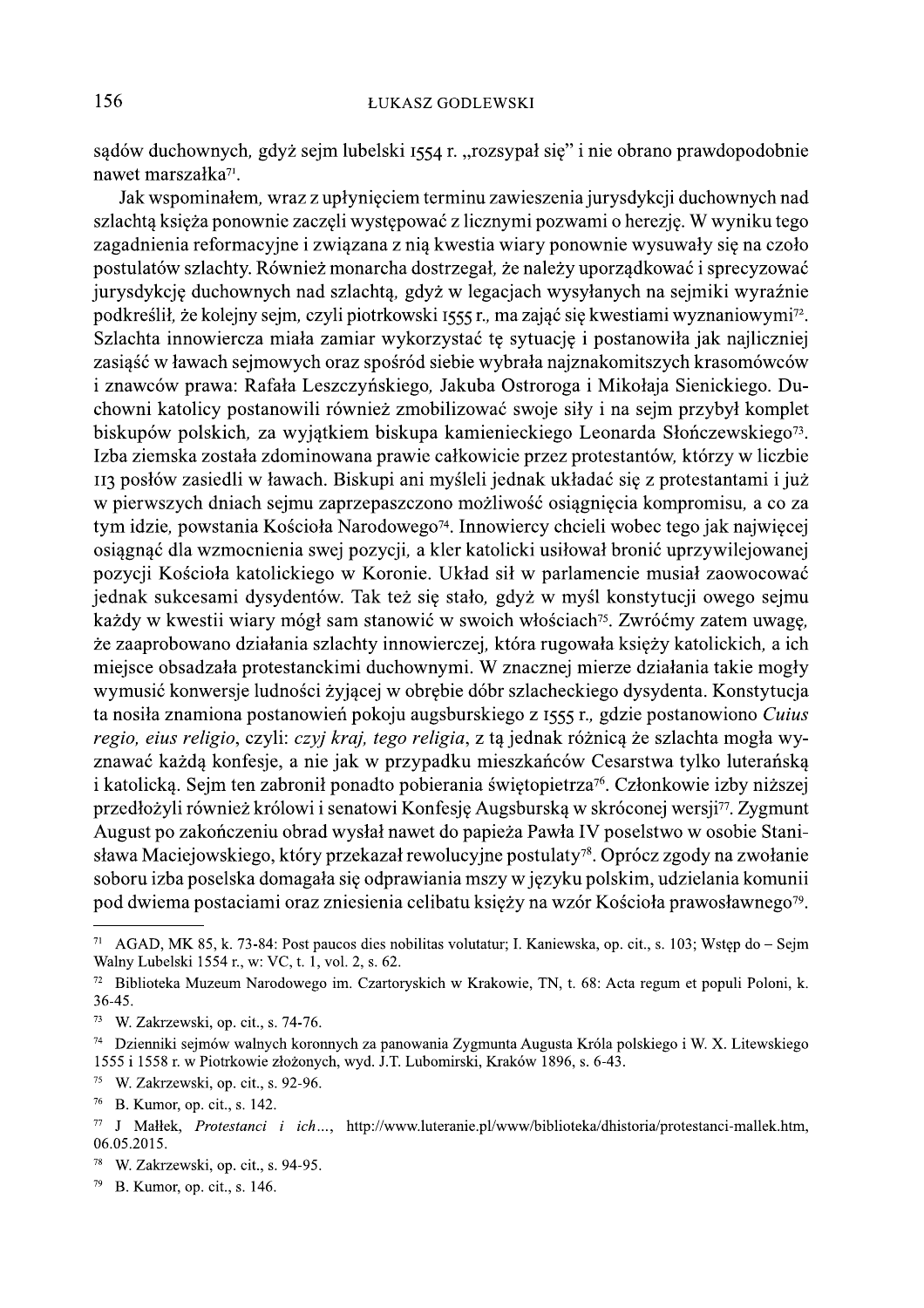Jak łatwo się domyślić, postulaty te zostały odrzucone<sup>80</sup>. Powszechna świadomość wśród szlachty, że monarcha nie zwoła soboru narodowego bez zgody Stolicy Apostolskiej, znacząco wyhamowała na kolejnych sejmach ich żadania w tej kwestii. Szlachta zapewne zdawała sobie sprawę, że dopóki na Stolicy Piotrowej zasiada Paweł IV, Zygmunt August nie otrzyma zgody, a więc projekt ich w tym momencie nie ma szans realizacji. Papieża musiały jednak zaniepokoić te żądania, gdyż tego samego roku wysłał do Korony swojego legata Ludwika Alojzego Lippomano<sup>81</sup>, który miał zapobiec oddaleniu się Korony od Rzymu. Nuncjusz nie otrzymał jednak wystarczającego wsparcia ze strony biskupów, a nawet wręcz przeciwnie – sporej jej części się naraził. Wysłannik papieski poszukał wobec tego zaplecza wśród kleru niższego szczebla i rozpoczął prace nad rozwojem szkół, podnoszeniem wykształcenia duchownych oraz ukróceniem występków kleryków<sup>82</sup>. Można powiedzieć, że kroki te były próba reformy Kościoła w Polsce, ale trudno mówić o bezpośrednim działaniu kontrreformacyjnym. Nuncjusz z upływem czasu stawał się jednak coraz bardziej śmiały w swoich poczynaniach. 6 września 1556 r. doprowadził nawet do zwołania synodu prowincjonalnego w Łowiczu, gdzie wskazał w *credo* różnice między protestantami a katolikami oraz domagał się u monarchy zamknięcia szkół wyznań reformowanych<sup>83</sup>.

Zygmunt August zaabsorbowany jednak Inflantami i przygotowaniami do wojny kwestię religii odsunął na dalszy plan. Aby jednak uspokoić innowierców i duchownych pod swoją przyszłą nieobecność w kraju wydał dwa dekrety. Pierwszy o zakazie usuwania katolickich księży z kościołów i obsadzania duchownych w parafiach bez zgody biskupów. W drugim zaś potwierdził wolność wyznaniową i zniósł jurysdykcję duchownych w sprawach o herezję, przenosząc ją na swoje barki<sup>84</sup>. Monarcha niewątpliwie nie chciał narazić się żadnej ze stron i doprowadzić do wewnętrznych niesnasek pod swoją nieobecność, dlatego też, aby zyskać na czasie, obie strony konfliktu otrzymały korzyści. Zwróćmy przy tym uwagę, że pierwszy dekret ograniczał postanowienia sejmu 1555 r., gdyż w jego świetle szlachta nie miała już pełnej swobody wyznaniowej w swoich dobrach z powodu zakazu usuwania księży katolickich. Mimo jednak sporej przychylności monarchy dla episkopatu w stosunku do stanowiska króla podczas sejmu piotrkowskiego, legat papieski postanowił opuścić Koronę i oskarżył króla, że pozwala każdemu być heretykiem wedle własnego uznania<sup>85</sup>.

Czy zarzuty te były słuszne? W oczach kleru zapewne tak, albowiem Zygmunt August nie zrobił nic w kierunku ukarania osób skazanych za herezję przez ich sądy. Kuria rzymska wymagała stanowczych działań wobec polskich protestantów, a te były niemożliwe bez aprobaty króla. Czy monarcha mógł sobie jednak na takowe pozwolić? Z całą pewnością nie, gdyż jak przypominam, król był jedynie jednym z trzech czynników ustawodawczych. Poza tym Zygmunt August był uzależniony od uchwalanych przez szlachtę podatków. Czas działał na niekorzyść Kościoła katolickiego, gdyż z każdym rokiem innowierców w Koronie przybywało i byli lepiej zorganizowani. Wraz ze wzrostem siły protestantów w Koronie ruch egzekucyjny stawał się coraz śmielszy w swoich wystąpieniach.

 $\bf 80$ Zob. J. Tazbir, Dzieje Polski tolerancyjnej, Warszawa 1973.

<sup>&</sup>lt;sup>81</sup> P.W. Fabisz, Wiadomość o Legatach i Nuncjuszach Apostolskich w dawnej Polsce, Ostrów 1864, s. 129-134.

<sup>&</sup>lt;sup>82</sup> W. Zakrzewski, op. cit., s. 97-98.

 $83\,$ Tamże, s. 97-98 i 101-103.

<sup>84</sup> W. Kriegseisen, op. cit., s. 658-664; W. Zakrzewski, op. cit., s. 107-109.

<sup>85</sup> W. Zakrzewski, op. cit., s. 109.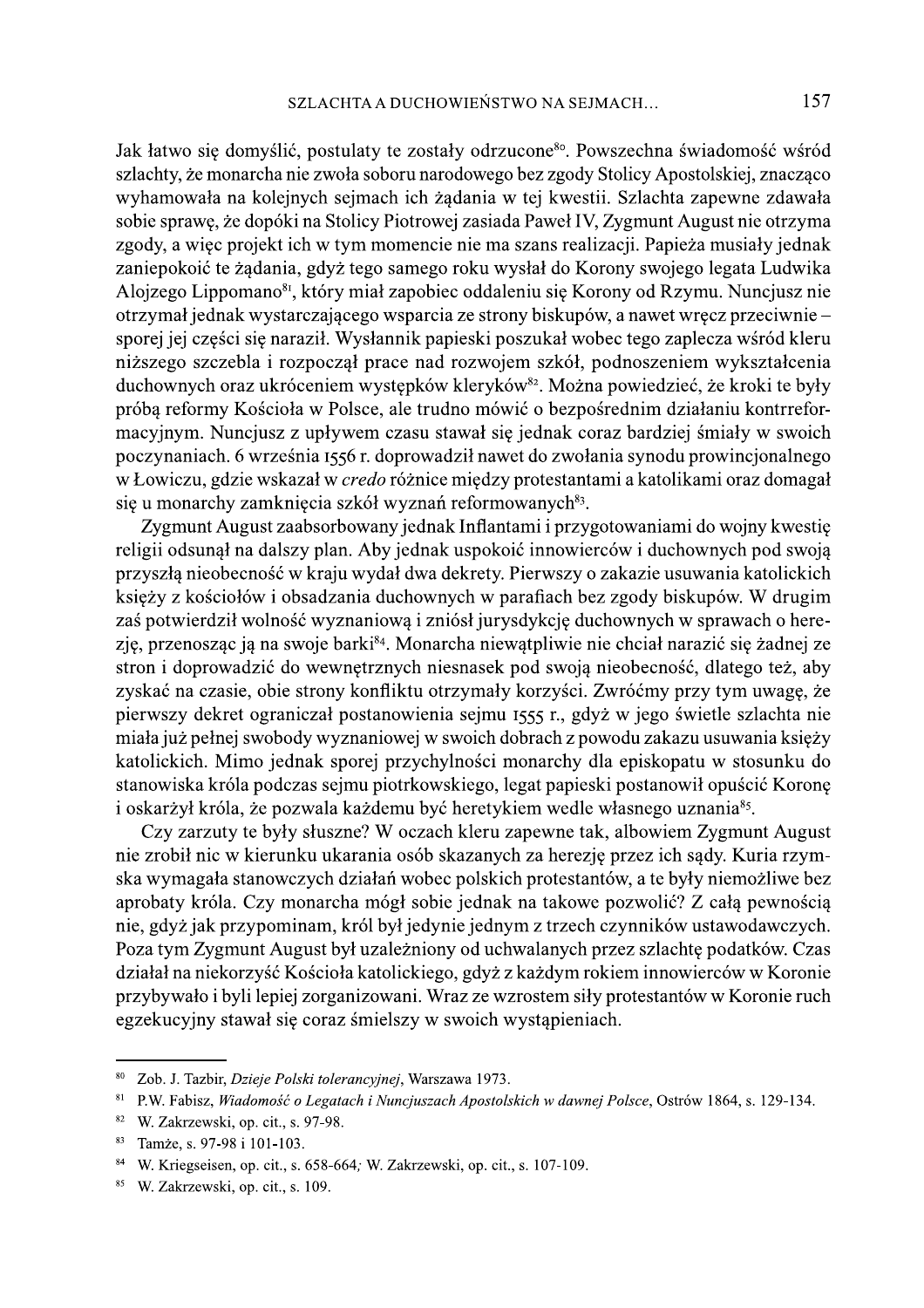Uchwała kolejnego sejmu, obradującego w Warszawie na przełomie roku 1556/7 również nie dawała powodów do radości hierarchii kościelnej. Ponownie duchowni nie mogli liczyć na monarche, dla którego kwestia szybkiego uchwalenia podatku na wojsko była priorytetem. Zygmunt August widząc, iż tygodniowe namowy izby poselskiej z duchowieństwem pozostają bezowocne i nie dają nadziei na kompromisowe rozwiązanie pomiędzy nimi, pospiesznie dążył do konkluzji i uchwalania podatków<sup>86</sup>. W styczniu 1557 r. wydaje konstytucję, w myśl której ustanowił kolejne *interim*, czyli utrzymał w mocy prawo zawieszenia jurysdykcji duchownych uchwalonej w 1552 r., wzbraniał jednak wszelkich nowości religijnych, zabierania kościołów na zbory oraz wyganiania księży katolickich z parafii do czasu powrotu z Litwy i uporządkowania kwestii religijnych<sup>87</sup>. Mimo wyraźniej przychylności monarchy wobec Kościoła katolickiego protestanci mogli spać spokojnie. Zwróćmy również uwagę, że postanowienia *interim* nie przeszkadzały w swobodnym rozwoju reformacji w kraju. Kuria rzymska miała dość odwlekania sprawy w czasie, wymagała stanowczych działań, czyli m.in. osądzania dysydentów i wykonywania na nich owych wyroków. Nuncjusz nie miał wyjścia, musiał ustąpić w 1558 r.88

Znaczący przełom w tej materii miał nastąpić na kolejnym sejmie, czyli piotrkowskim, w 1558\9 r. Co prawda głównym tematem obrad miała być kwestia egzekucji dóbr i wyboru przyszłego króla, wskutek braku potomka Zygmunta Augusta, jednak pośrednio szlachta wybierała się na ten sejm również z zamiarem dyskusji na temat kształtu Kościoła w Koronie i uregulowania ostatecznie kwestii prawnych pomiędzy nią a duchownymi<sup>89</sup>. Sejm ten w ocząch szlachty miał wobec tego ostatecznie doprowadzić do wdrożenia w życie większości postulatów ruchu egzekucyjnego. Namowy nie układały się jednak od początku pomyślnie. Projekt izby poselskiej o rewindykacji królewszczyzn był nie do przyjęcia dla senatu i monarchy. Izba ziemska domagała się ponadto wykluczenia z przyszłej elekcji duchownych<sup>90</sup>. W toku obrad okazało się jednak, że był to środek nacisku na kler w celu zmuszenia go do ustępstw, a nie stanowcze żądanie<sup>91</sup>. Innowiercy byli coraz śmielsi w swoich postulatach i domagali się zniesienia jurysdykcji duchownych nie tylko w kwestii herezji, ale również w sprawach o dziesięciny czy kwestiach małżeńskich. Połączenie problemu jurysdykcji duchownych z egzekucją dóbr uniemożliwiło jednak porozumienie. W wyniku tego kolejny sejm zakończył się brakiem zgody między duchownymi a izbą poselską<sup>92</sup>. Część szlachty obawiając się, że na kolejnym sejmie powtórzy się sytuacja z obecnego, postulowała na zakończenie zjazdu oddzielenie kwestii wyznaniowych od programu naprawy państwa<sup>93</sup>. Izba poselska zaczęła najwyraźniej uświadamiać sobie, że przyjęcie programu egzekucyjnego od "deski do deski" jest w obecnej sytuacji niewykonalne i należy w niektórych kwestiach ustąpić monarsze lub senatorom, żeby przeforsować punkty swojego programu polityczno-gospodarczego.

Diariusz sejmu walnego warszawskiego z roku 1556/7, wyd. S. Bodniak, Kórnik 1939, s. 59-62.  $86\,$ 

 $87\,$ B.Oss. 1045/II, s. 65-68: Reces Sejmu Warszawskiego [1556/7 r.]; J. Szujski, op. cit., s. 276-277.

 $\bf 88$ W. Zakrzewski, op. cit., s. 113.

<sup>&</sup>lt;sup>89</sup> I. Kaniewska, op. cit., s. 166.

<sup>90</sup> Dzienniki sejmów walnych..., wyd. J.T. Lubomirski, s. 154-161, 183-196.

 $91\,$ W. Zakrzewski, op. cit., s. 127-129.

<sup>92</sup> Tamże, s. 138-139.

<sup>93</sup> Dzienniki sejmów walnych..., wyd. J.T. Lubomirski, s. 282-291.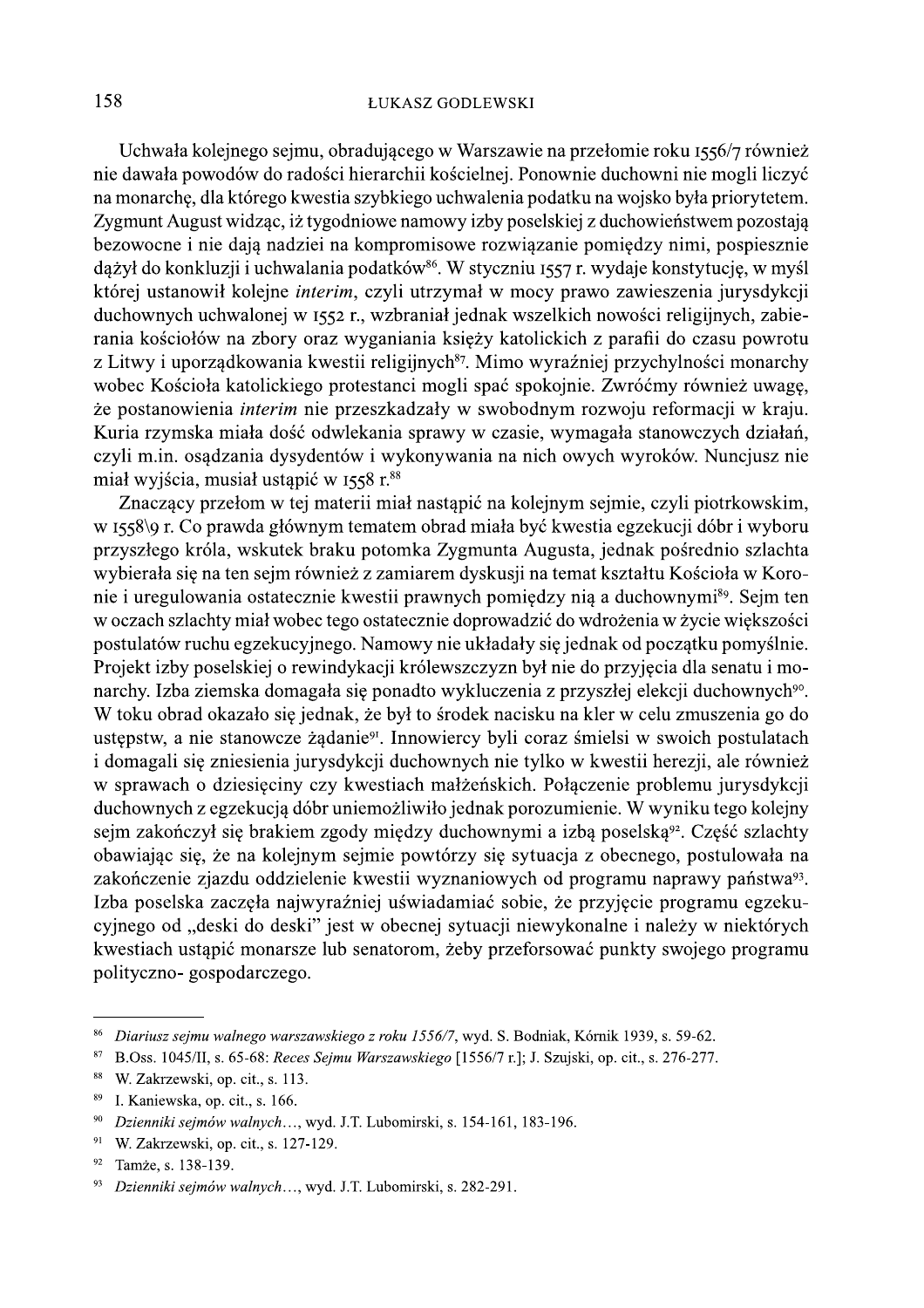W tym samym roku do Korony zostaje wysłany nowy nuncjusz Bernardo Bongiovanni<sup>94</sup>, biskup Camerino - dyplomata, zwolennik rozmowy, negocjator. Przed legatem papieskim czekało wiele trudności i to nie tylko ze strony protestantów, ale również episkopatu polskiego. W 1559 r. zmarł bowiem prymas Dzierzgowski, a jego miejsce zajął biskup chełmski Jan Przerębski<sup>95</sup>, zwolennik działań reformy Kościoła katolickiego, a nie poczynań kontrreformacyjnych, na które liczył Rzym. Po zakończonym zjeździe członków rady królewskiej w Łomży w grudniu 1561 r. okazało się ponadto, że biskupi koronni są bardzo podzieleni. Część z nich na czele z Jakubem Uchańskim, przyszłym prymasem, postulowała utworzenie Kościoła narodowego i porozumienia się z protestantami<sup>96</sup>. Niektórzy domagali się ponadto zniesienia celibatu, jeszcze inni wnosili o udzielanie komunii pod dwiema postaciami i sprawowanie liturgii w języku polskim<sup>97</sup>.

Burzliwy przebieg obrad spowodował całkowicie odmienny od założonego dla ruchu egzekucyjnego skutek, gdyż władca przez następne trzy lata w ogóle nie zwoływał sejmu i przez cały ten okres pozostawał na Litwie<sup>98</sup>. Dlatego dalsza walka na plenum sejmowym posłów ziemskich z duchownymi członkami senatu miała miejsce dopiero na kolejnych sejmach egzekucyjnych, którym to uwagę poświeciłem w oddzielnym artykule<sup>99</sup>.

Niewątpliwie izba poselska tocząc walkę z dwoma pozostałymi stanami sejmującymi ujednolicała swoje postulaty, by coraz śmielej i wspólnym głosem występować w obronie swoich praw oraz pozyskać nowe przywileje. Krystalizacja dezyderatów ruchu egzekucyjnego następowała w okresie rozwoju reformacji i okresu przejściowego spowodowanego zmiana monarchów w Koronie. Kumulacja tych mechanizmów na przełomie lat czterdziestych i pięćdziesiątych XVI w. nie tylko przyspieszyła rozwój i siłę ruchu egzekucyjnego, ale również potęgowała konflikt interesów duchowieństwa ze szlachtą. Jak z owego antagonizmu wychodzi jednak stan duchowny? W głównym punkcie sporu, czyli sporu o jurysdykcję ich sądów nad szlachtą, kler ustąpił pola posłom. Biskupom nie udało się narzucić starostom wykonywania wyroków sądów duchownych. Konsekwencją tego była bezkarność konwersii religijnej, a co za tym idzie, drastyczne zwiększanie się liczby protestantów w Koronie. Trudno jednak mówić o całkowitej klęsce polskiego episkopatu. Duchownym nie zostało odebrane prawo wyłącznego wyrokowania w sprawach o wiare, a nawet wrecz przeciwne – zostało potwierdzone przez Zygmunta Augusta, a jedynie zawieszono wykonywanie ich wyroków na szlachcie. Sprawa ta była wobec tego otwarta i dopiero kolejne sejmy miały ją rozstrzygnąć. Izbie ziemskiej nie udało się ponadto opodatkować dochodów Kościoła, choć usilnie o to zabiegała. Niewątpliwie dzięki postawie Zygmunta Augusta udało się duchownym utrzymać swoją uprzywilejowaną pozycję gospodarczą, choć niekoniecznie polityczną, wskutek podkopania ich autorytetu na sejmach. Warto przy tym podkreślić, że król usilnie

<sup>&</sup>lt;sup>94</sup> P.W. Fabisz, op. cit., s. 135-137.

<sup>&</sup>lt;sup>95</sup> H. Kowalska, *Przerebski Jan 1510-1562*, w: PSB, T. 28, Warszawa 1984, s. 748-762; J. Korytkowski, op. cit., t. 3, s. 229-271.

<sup>96</sup> Jakub Uchański, arcybiskup gnieźnieński. Monografia historyczna, Warszawa 1895, s. 214; B. Kumor, op. cit., s. 146; J. Korytkowski, op. cit., t. 3, s. 272-418.

<sup>97</sup> W. Kriegseisen, op. cit., s. 661-662; J. Bukowski, Dzieje reformacji w Polsce od wejścia jej do Polski, aż do jej upadku, t. 2, Kraków 1883, s. 190-236, 264-267, 425-447, W. Zakrzewski, op. cit., s. 113-138.

<sup>98</sup> U. Borkowska, Dynastia Jagiellonów w Polsce, Warszawa 2012, s. 73-74; W. Zakrzewski, op. cit., s. 118.

Ł. Godlewski, Sporv szlachtv o dziesieciny i jurysdykcje duchownych na sejmach egzekucyjnych 1562-5, "Bia-99 łostockie Teki Historyczne", t. 11, Białystok 2013, s. 51-70.